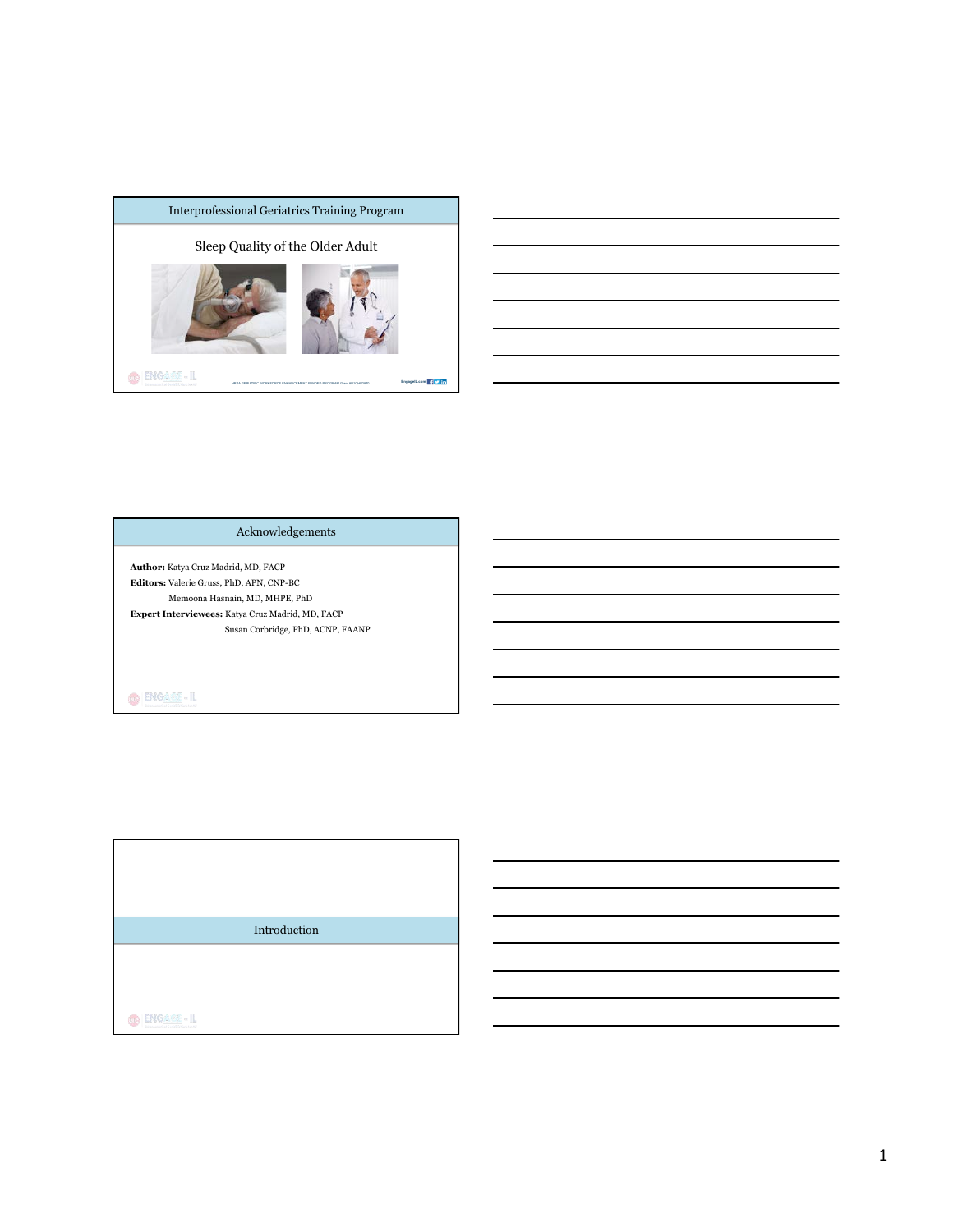# Learning Objectives

Upon completion of this module, learners will be able to:

- 1. Describe and differentiate the stages of sleep in older adults
- 2. Explain the epidemiology of sleep disorders in older adults
- 3. Discuss the age-related changes in sleep
- 4. Identify common causes of sleep problems in older adults
- 5. Discuss appropriate treatment of sleep disorders in older adults

 $\bigcirc$  **ENGAME-IL** 

Sleep Cycles and Disorders

O ENGAGE-IL

#### Sleep Cycles and Patterns

## **Sleep Cycles**

- 1. Non-Rapid Eye Movement Sleep (NREM) has three stages:
- N1: Light stage of sleep, the transition period between wakefulness and sleep
- N2: Stage where the majority of sleep time is spent
- N3: Deep and restorative sleep occurs
- 2. Rapid Eye Movement Sleep (REM) is normally characterized by:
- Electroencephalogram activation (EEG)
- Muscle atonia
- Rapid eye movements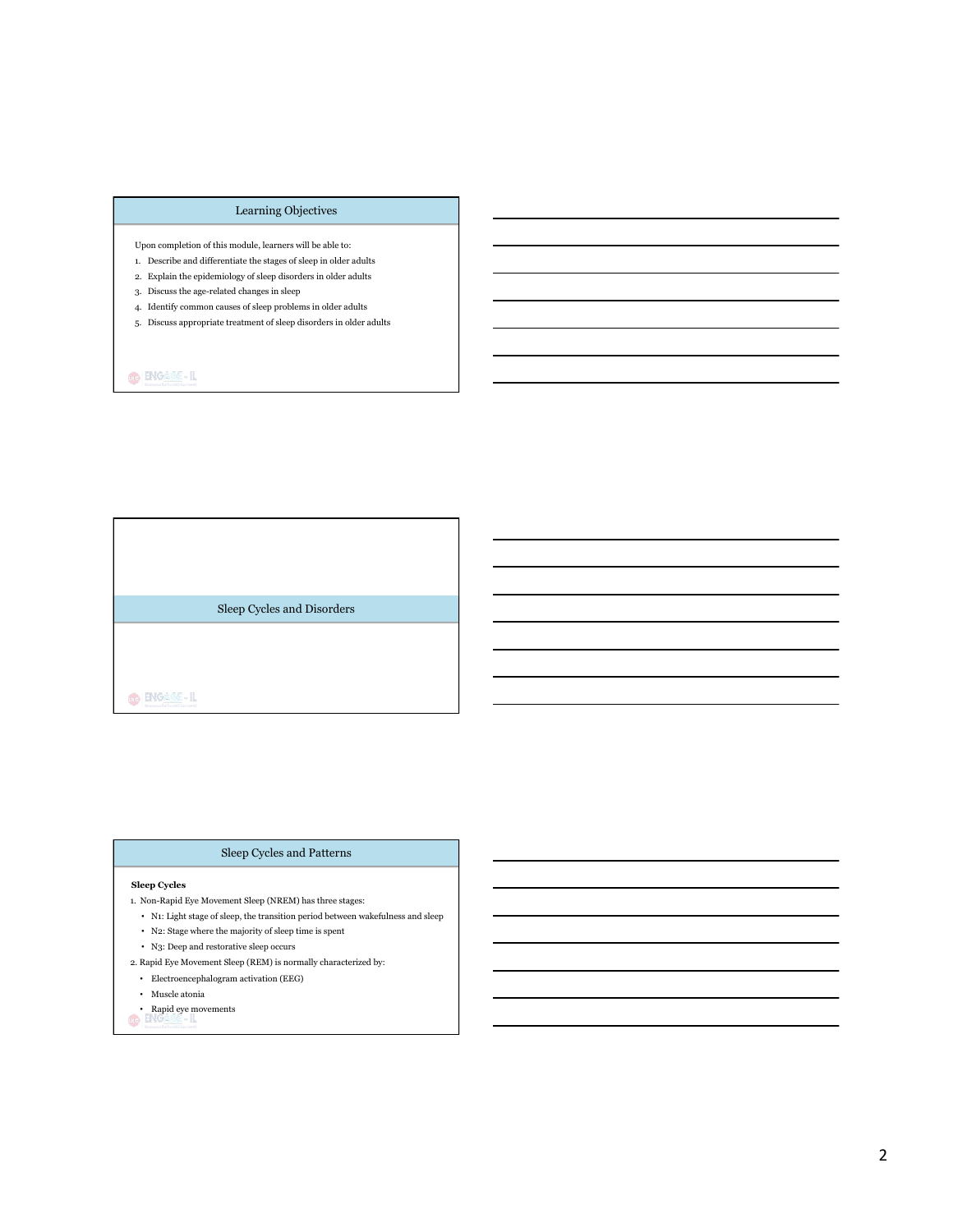# Sleep Cycles and Patterns

#### **Sleep Patterns**

- $\bullet~$  A normal night of sleep begins with NREM sleep; the first REM period occurs after 90 minutes or longer
- NREM and REM then alternate throughout the night, with longer REM sleep periods as the night progresses

# $\bigcirc$  ENGASS-IL

# Types of Sleep Disorders

- Sleep-Disordered Breathing or Sleep Apnea
	- Repeated episodes of either a cessation or marked decrease of airflow during sleep
- Sleep-Related Movement Disorders
	- Periodic Limb Movement Disorder occurs only during sleep resulting in daytime sleepiness, mood change and cognitive impairment [definition not
	- Restless Leg Syndrome includes leg movements while awake and asleep

### O ENGAGE-IL

[definition not narrated]

(Abdulla et al., 2013)

(Abdulla et al., 2013)

### Types of Sleep Disorders

- Circadian Rhythm Sleep Disorders
- $\bullet~$  Due to desynchronization between patient's endogenous circadian clock and the external environment
- REM Sleep Behavior Disorder
- Vigorous sleep behaviors associated with vivid dreams and the lack of the normal muscle atonia

### $\bigcirc$  ENGAGE-IL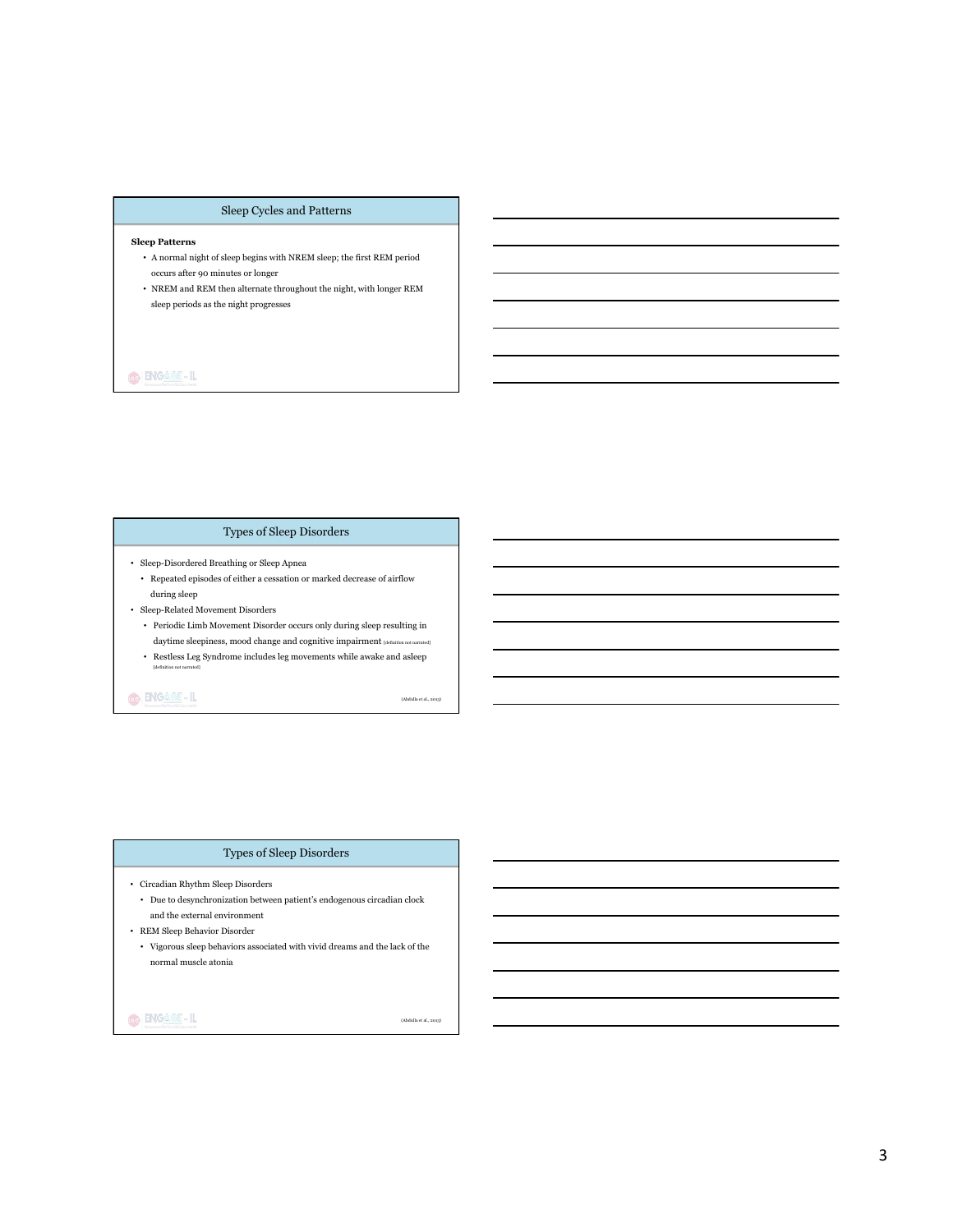|      | Epidemiology of Older Adult Sleep Problems |     |                          |
|------|--------------------------------------------|-----|--------------------------|
|      |                                            |     |                          |
|      | <b>Difficulty Falling Asleep</b>           | 40% |                          |
|      | Nighttime Awakening                        | 30% |                          |
|      | <b>Early Morning Awakening</b>             | 15% |                          |
|      | Daytime Sleepiness                         | 15% |                          |
|      |                                            |     |                          |
| us e |                                            |     | (Durso & Sullivan, 2013) |



| <b>Causes of Hospital Sleep</b><br><b>Disturbances</b> | <b>Causes of Nursing Home</b><br><b>Sleep Disorders</b> |
|--------------------------------------------------------|---------------------------------------------------------|
| <b>Illness</b>                                         | • Multiple physical illnesses                           |
| Medications                                            | Use of psychoactive drugs                               |
| Change from usual nighttime                            | Debility and inactivity                                 |
| routine                                                | Environmental factors such as                           |
| Living in sleep-disruptive<br>٠                        | nighttime noise, light, and                             |
| environment                                            | disruptive nursing care                                 |
|                                                        | • Lack of exposure to bright light                      |

|                | <b>Assessment Question 1</b>                                                                |
|----------------|---------------------------------------------------------------------------------------------|
|                | Match the sleep stage to the statement that best describes it:                              |
| <b>Stage</b>   | <b>Description</b>                                                                          |
| N <sub>1</sub> | NREM stage, the stage where deep and restorative sleep occurs                               |
| N <sub>2</sub> | Characterized by electroencephalogram activation, muscle atonia, and<br>rapid eye movements |
| N <sub>3</sub> | NREM stage, a light stage of sleep, the transition between<br>wakefulness and sleep         |
|                | REM Sleep NREM stage, the stage where the majority of sleep time is spent                   |
|                |                                                                                             |
|                |                                                                                             |

# 4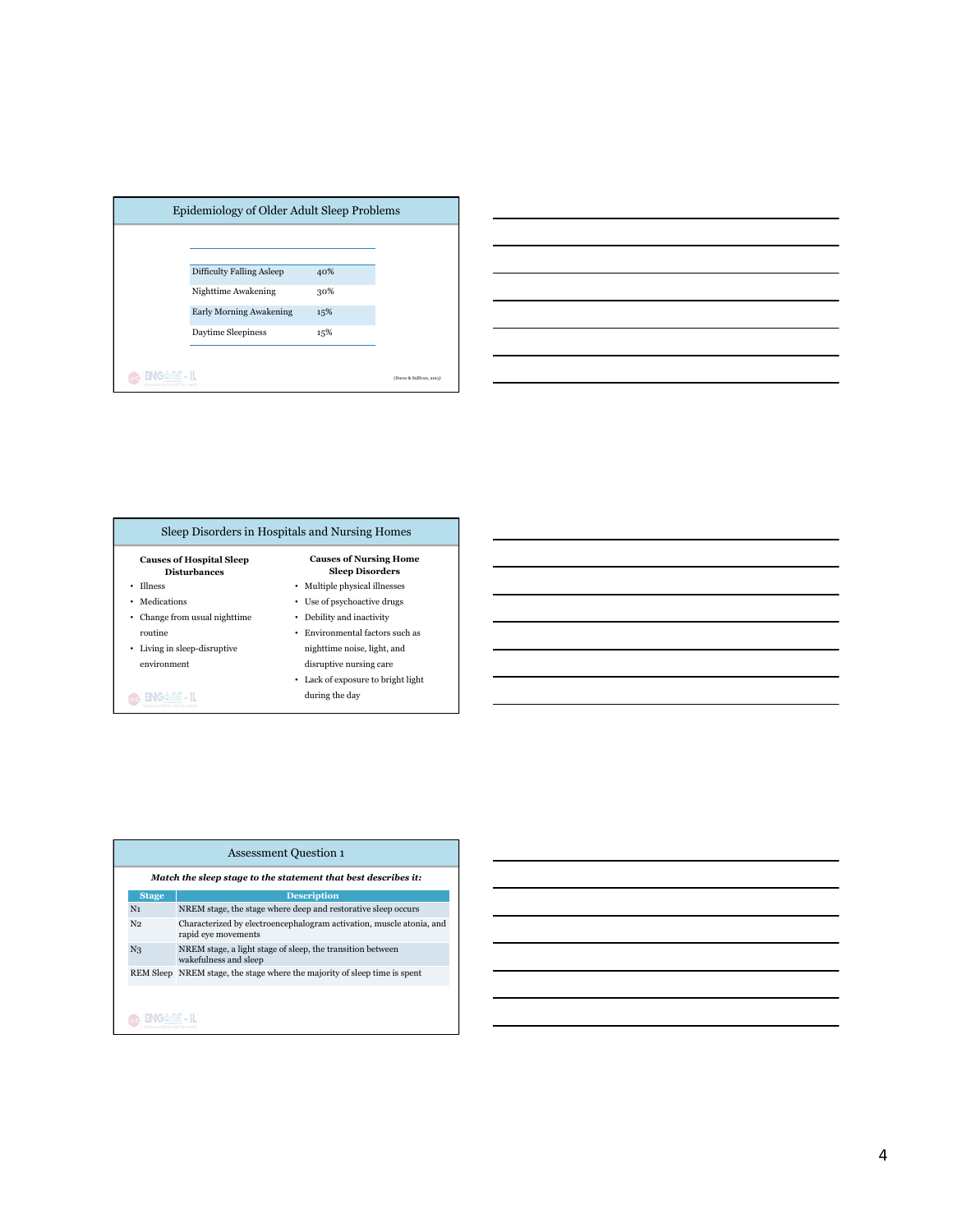|                  | <b>Assessment Question 1: Answer</b>                                                        |
|------------------|---------------------------------------------------------------------------------------------|
|                  | <b>Correct Answers</b>                                                                      |
| <b>Stage</b>     | <b>Description</b>                                                                          |
| N <sub>3</sub>   | NREM stage, the stage where deep and restorative sleep occurs                               |
| <b>REM Sleep</b> | Characterized by electroencephalogram activation, muscle atonia, and<br>rapid eye movements |
| N <sub>1</sub>   | NREM stage, a light stage of sleep, the transition between<br>wakefulness and sleep         |
| N <sub>2</sub>   | NREM stage, the stage where the majority of sleep time is spent                             |
|                  |                                                                                             |
|                  |                                                                                             |

Sleep Changes of the Older Adult

 $\bigcirc$  **ENGAME-IL** 

## Age-Related Sleep Changes

## **Sleep Changes When Entering Older Adulthood**

- The total sleep time needed decreases
- $\bullet~$  The time it takes to fall as<br>leep, or sleep latency, is stable or increases
- $\bullet~$  Decreased sleep efficiency
- Time of sleep divided by time spent in bed
- Typically going to bed earlier and experience earlier morning awakening
- May nap more during the daytime and have more arousal during the night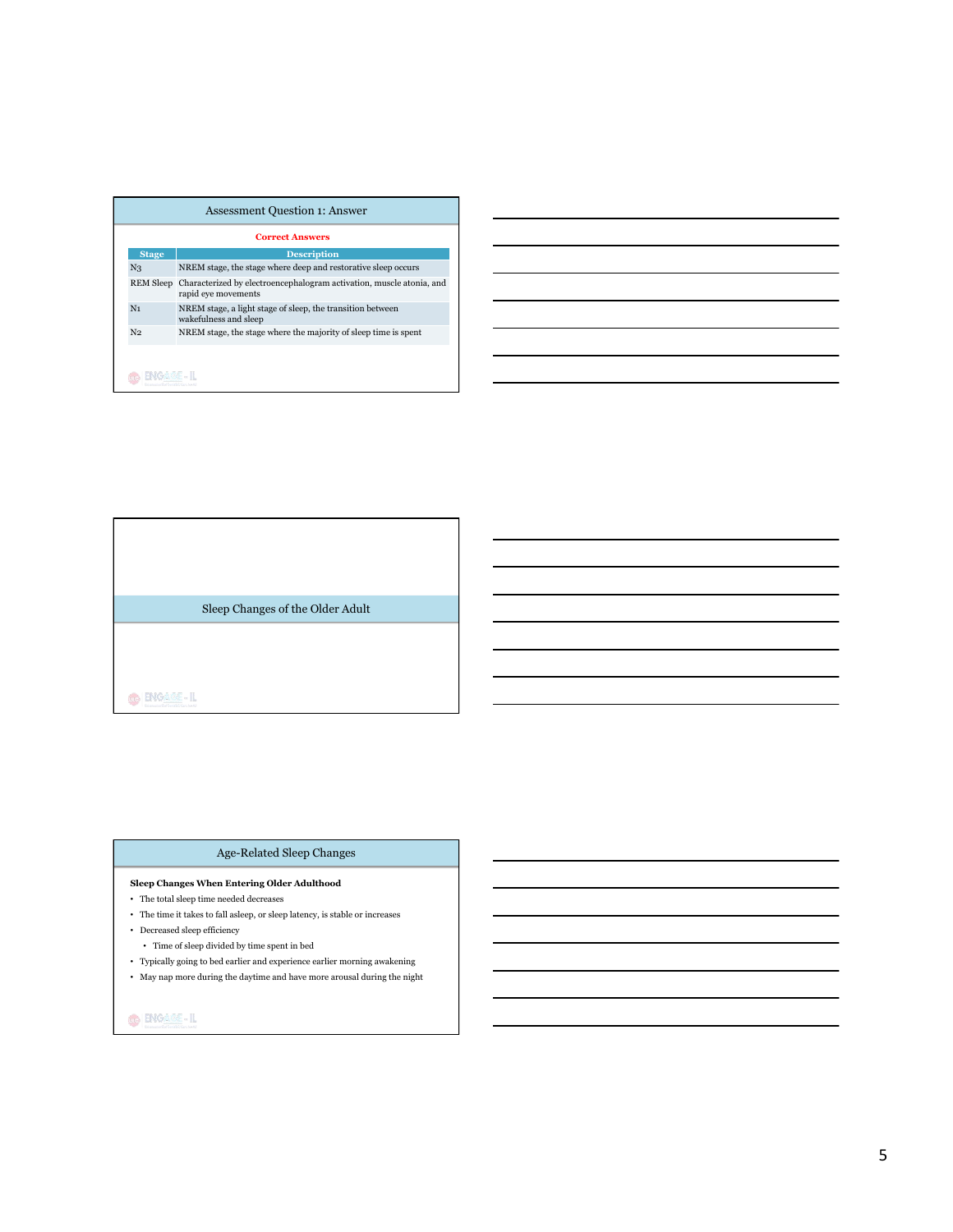# Age-Related Sleep Changes

# **Sleep Changes When Entering Older Adulthood (Continued)**

- $\bullet~$  Experience decreases in the deeper stages of sleep, where the most restorative sleep occurs
- Age-related neuronal loss in the suprachiasmatic nucleus of the hypothalamus
- $\bullet~$  In some cases, reduced melatonin production by the pineal gland weakens circadian (24 hour) rhythms

# **GENGARE-IL**

# Dementia Sleep Changes of the Older Adult

- $\bullet~$  More sleep disruption and arousals
- Lower sleep efficiency
- Higher percentage of stage 1 sleep, with a decrease in stage 3 (the most restorative stage of sleep)
- $\bullet~$  Disturbances of the sleep-wake cycle are common with dementia
	- Increased daytime sleep
	- Increased nighttime wakefulness

# O ENGAME-IL

#### Assessment Question 2

Mr. Grayton's wife reports that over the past 3 months, he is more<br>easily aroused at night, and his total sleep time has decreased.<br>Specifically, he goes to bed around 11 PM and wakes at 5 AM. She<br>also reports it takes hi

- a) Increase in daytime napping b) More easily aroused c) Decrease in total sleep time d) Takes longer to fall asleep e) All of the above
	- 11.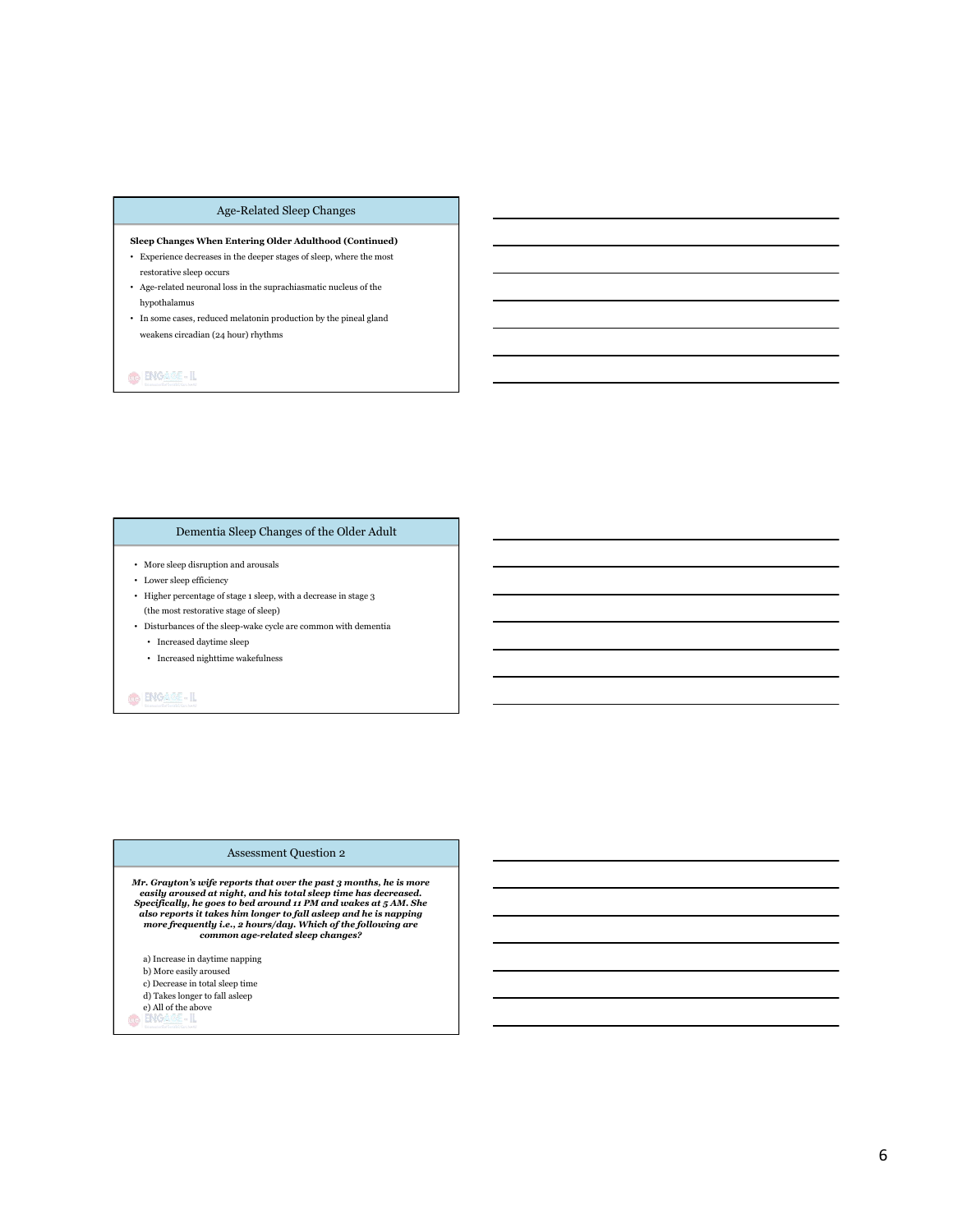### Assessment Question 2: Answer

Mr. Grayton's wife reports that over the past 3 months, he is more<br>easily aroused at night, and his total sleep time has decreased.<br>Specifically, he goes to bed around 11 PM and wakes at 5 AM. She<br>also reports it takes hi

- a) Increase in daytime napping
- b) More easily aroused c) Decrease in total sleep time
- d) Takes longer to fall asleep
- **e) All of the above (Correct Answer)** 
	-

Interview with Expert: Katya Cruz Madrid, MD, FACP Risk Factors

O ENGAGE-IL

## Risk Factors

# Expert Interview: Katya Cruz Madrid, MD, FACP

## **Listen to Our Expert Discuss:**

- $\bullet~$  Risk factors for older adult sleep disorders
- Medical conditions:  $% \left\vert \cdot \right\rangle$
- Chronic pain
	- $\bullet~$  Caused by osteoarthritis, other rheumatologic disorders, or neuropathy [not narrated] (Gibson et al., 1994; Jakobsson et al., 2003)
- Dyspnea of cardiac or pulmonary origin
	- $\bullet~$  Shortness of breath or difficulty breathing
- $\bullet$  Obesity (Leveille et al., 2009)

 $\bigoplus \big[\underbrace{\text{ENGASE}}_{\text{RMS}}\cdot \text{IL} \big]$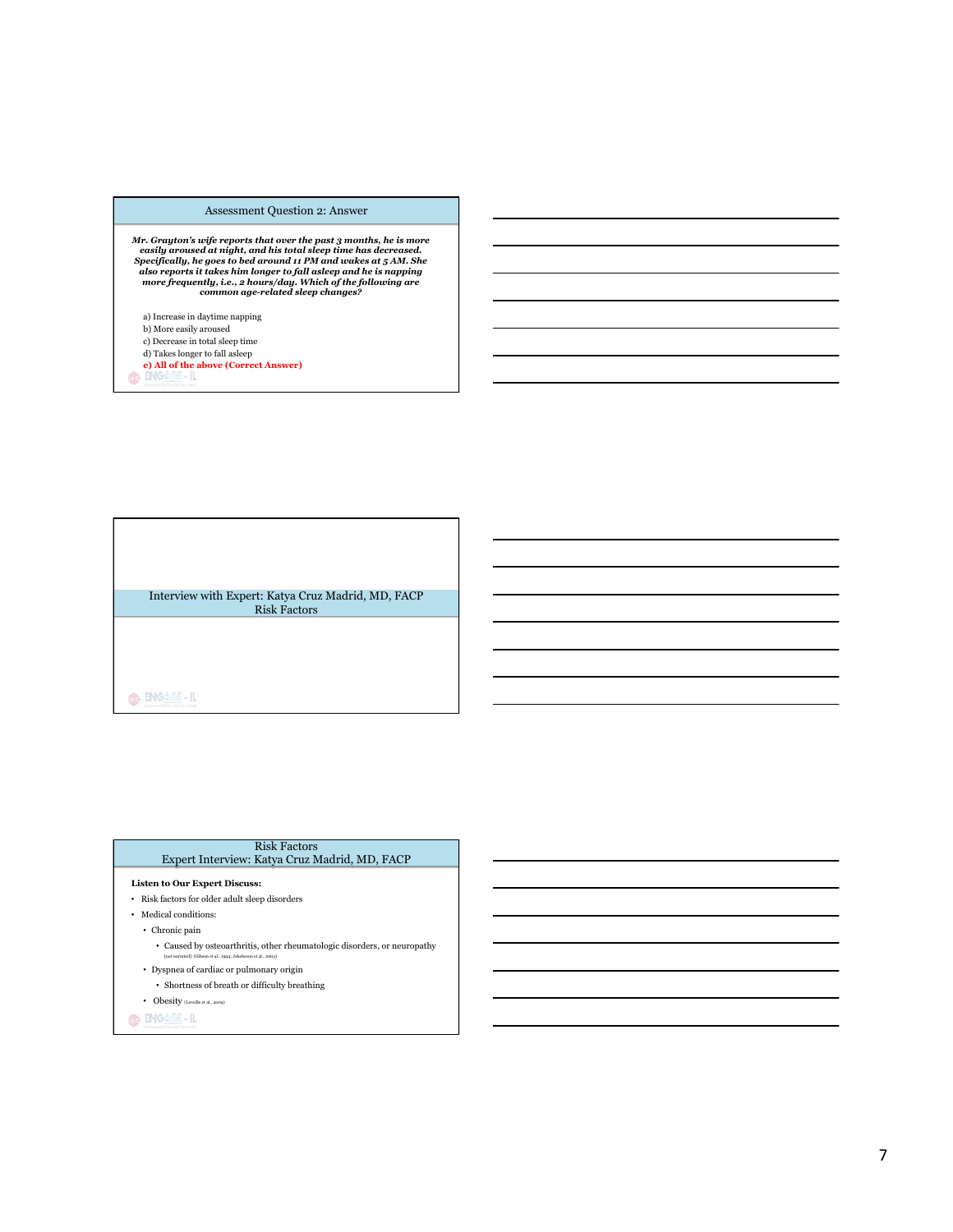#### Risk Factors Expert Interview: Katya Cruz Madrid, MD, FACP

#### **Listen to Our Expert Discuss:**

- Risk factors for older adult sleep disorders (continued)
- Medical conditions (continued)
	- Neurodegenerative diseases such as Alzheimer's disease and Parkinson's disease
	- Nocturia and/or incontinence  $_{\rm (Podichetty~et~al.,\,2003)}$
	- Gastroesophageal reflux [not narrated] (Reyes-Gibby et al., 2002)

**GENGARE-IL** 

#### Risk Factors: Psychiatric Disorders Expert Interview: Katya Cruz Madrid, MD, FACP

#### **Listen to Our Expert Discuss:**

- Risk factors for older adult sleep disorders (continued)
- Psychiatric disorders:
- Depression and mood disorders
- Anxiety disorders
- Alcohol and/or drug dependence or abuse

O BIGARE-IL

(Tracy & Sean Morrison , 2013)

(Tracy & Sean Morrison , 2013)

#### Risk Factors: Psychosocial, Psychological, and Lifestyle Expert Interview: Katya Cruz Madrid, MD, FACP

#### **Listen to Our Expert Discuss:**

- Risk factors for older adult sleep disorders (continued)
- $\bullet~$  Psychosocial, psychological, and lifestyle factors:
	- Retirement
	- Bereavement
	- Poor sleep hygiene
	- Inaccurate, maladaptive beliefs about sleep changes with advancing age
	- Understand that everyone has a different "normal" sleep pattern
	- Daytime sleeping, extended napping makes it difficult to sleep at night
	- Lack of exercise can lead to trouble sleeping at night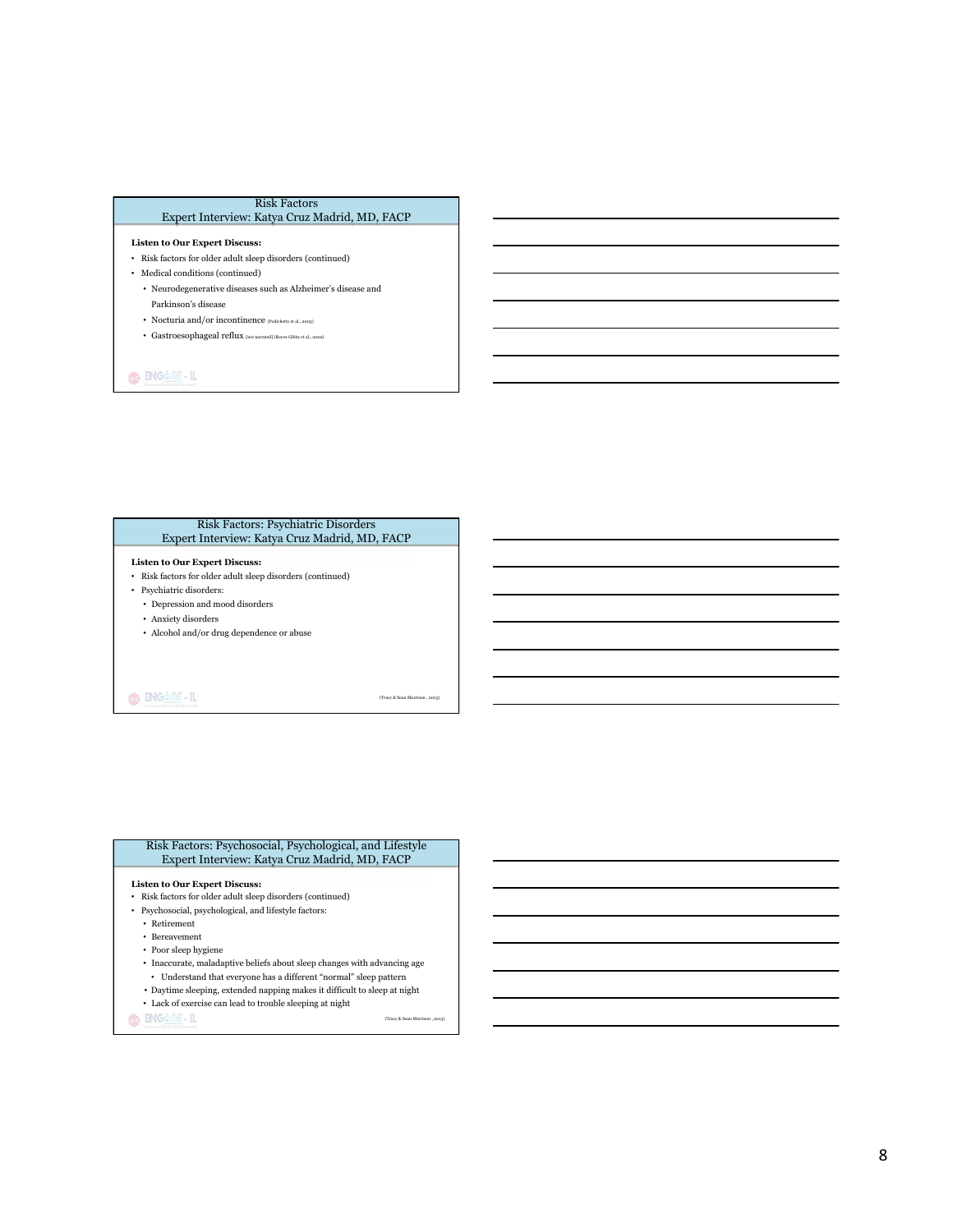| Pharmacologic                            | Non-Pharmacologic |
|------------------------------------------|-------------------|
| Benzodiazepines                          | • Alcohol         |
| Antihistamines                           | Nicotine          |
| Anticonvulsants                          | Caffeine          |
| CNS stimulants                           |                   |
| Anti-Parkinson medications               |                   |
| Diuretics<br>٠                           |                   |
| Tricyclics and other antidepressants     |                   |
| [not narrated]                           |                   |
| Analgesics [not narrated]                |                   |
| Adrenergic receptors [not narrated]<br>٠ |                   |





| Non-Pharmacologic Risk Factors<br>Expert Interview: Katya Cruz Madrid, MD, FACP |  |
|---------------------------------------------------------------------------------|--|
| Alcohol<br>٠                                                                    |  |
| Nicotine<br>٠                                                                   |  |
| Caffeine<br>٠                                                                   |  |
|                                                                                 |  |
|                                                                                 |  |
|                                                                                 |  |
|                                                                                 |  |
|                                                                                 |  |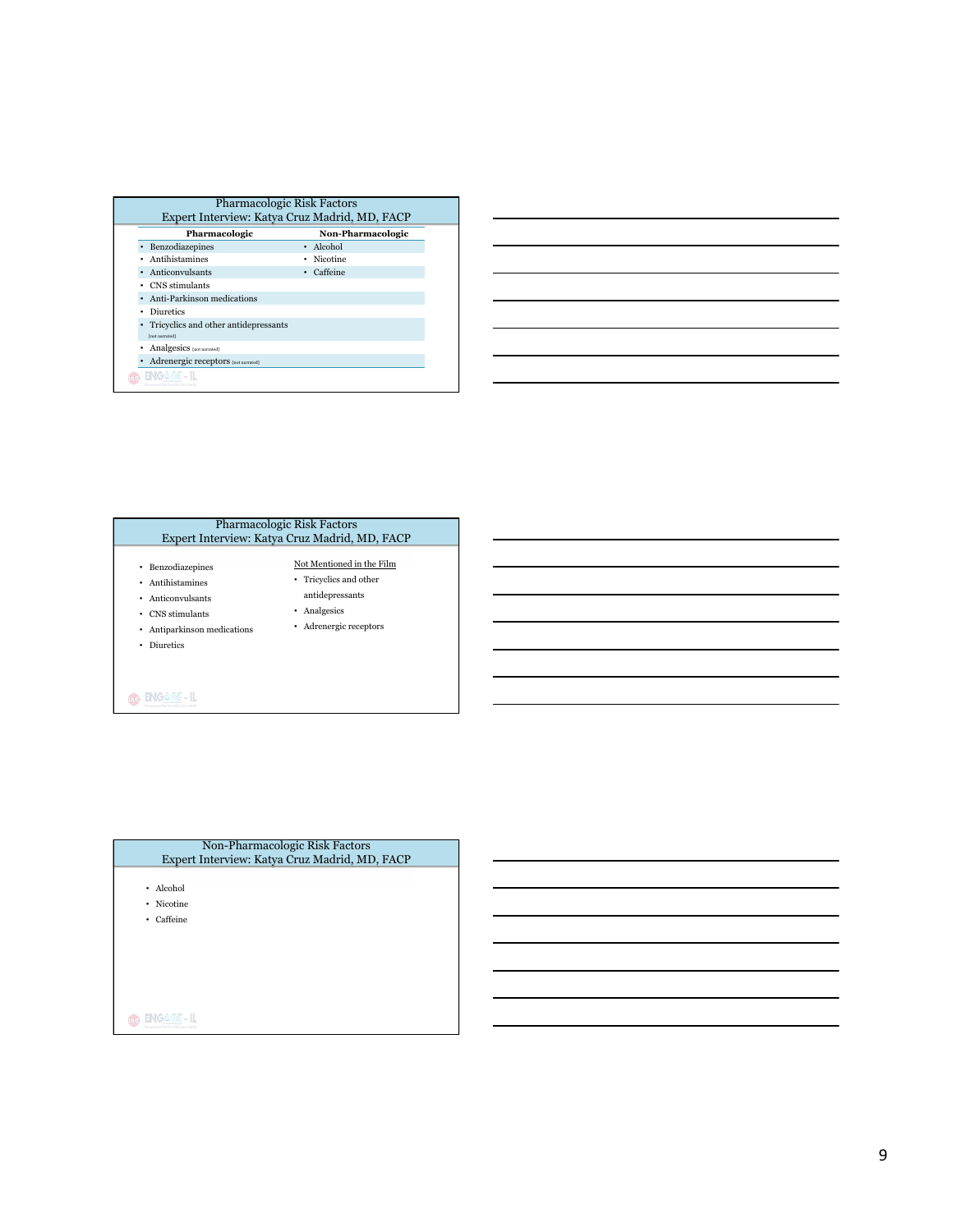### Assessment Question 3

Mr. Grayton is a 93-year-old gentleman and WWII veteran who<br>has chronic knee pain, BPH with nocturnal incontinence,<br>arrhythmia (A-Fib), dentition loss, and hearing loss. He presents<br>with new onset disruptive sleep pattern.

a) Chronic knee pain

b) BPH with nocturnal incontinence

c) Dentition loss

d) Hearing loss

**GENGARE-IL** 

### Assessment Question 3: Answer

Mr. Grayton is a 93-year-old gentleman and WWII veteran who<br>has chronic knee pain, BPH with nocturnal incontinence,<br>arrhythmia (A-Fib), dentition loss, and hearing loss. He presents<br>with new onset disruptive sleep pattern.

**a) Chronic knee pain (Correct Answer)** 

**b) BPH with nocturnal incontinence (Correct Answer)**  c) Dentition loss

d) Hearing loss

**O** BIGAGE-IL

Interview with Expert: Susan Corbridge, PhD, ACNP, FAANP Assessment

 $\bigcirc$  **ENGASE-IL**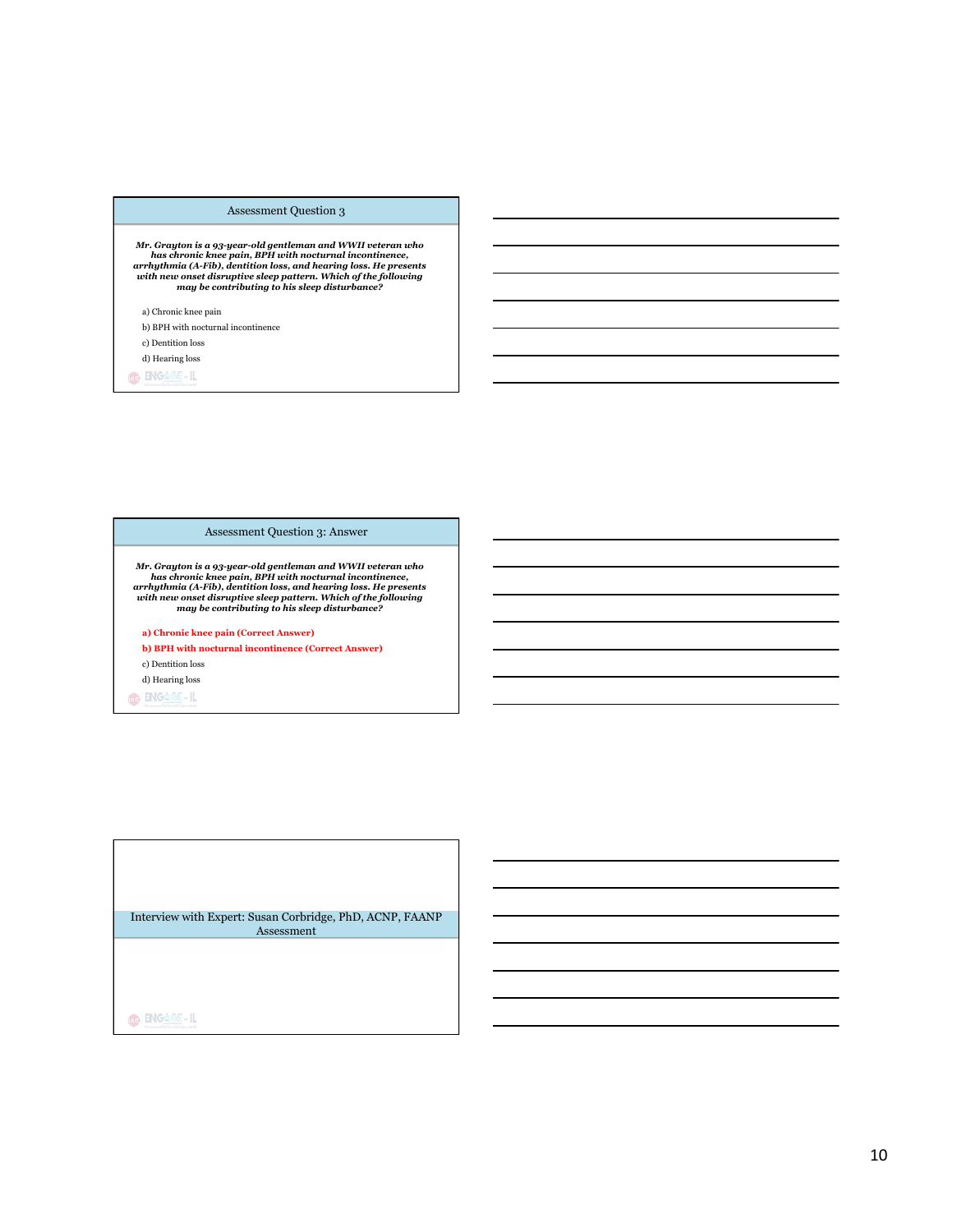# Interview: Susan Corbridge, PhD, ACNP, FAANP

#### **Listen to Our Expert Discuss:**

- A problem in sleep apnea assessment
	- Under-recognized because:
		- Patients do not come in with symptoms that are related to sleep apnea • Typically will see primary care provider for high blood pressure, asthma,
		- chronic obstructive pulmonary disease (COPD), and/or other health issues
		- $\bullet~$  But will not specifically come in reporting these types of symptoms:
- $^{\circ}$  T am tired during the day"; "I fall as<br>leep more"; "I snore"  $^{\circ}$  BNG  $\cong$  BNG<br> $\cong$

# Interview: Susan Corbridge, PhD, ACNP, FAANP

#### **Listen to Our Expert Discuss:**

- Need for health care provider to be aware of sleep apnea
	- Important for the health care provider to have this on their radar when taking care of them for other issues

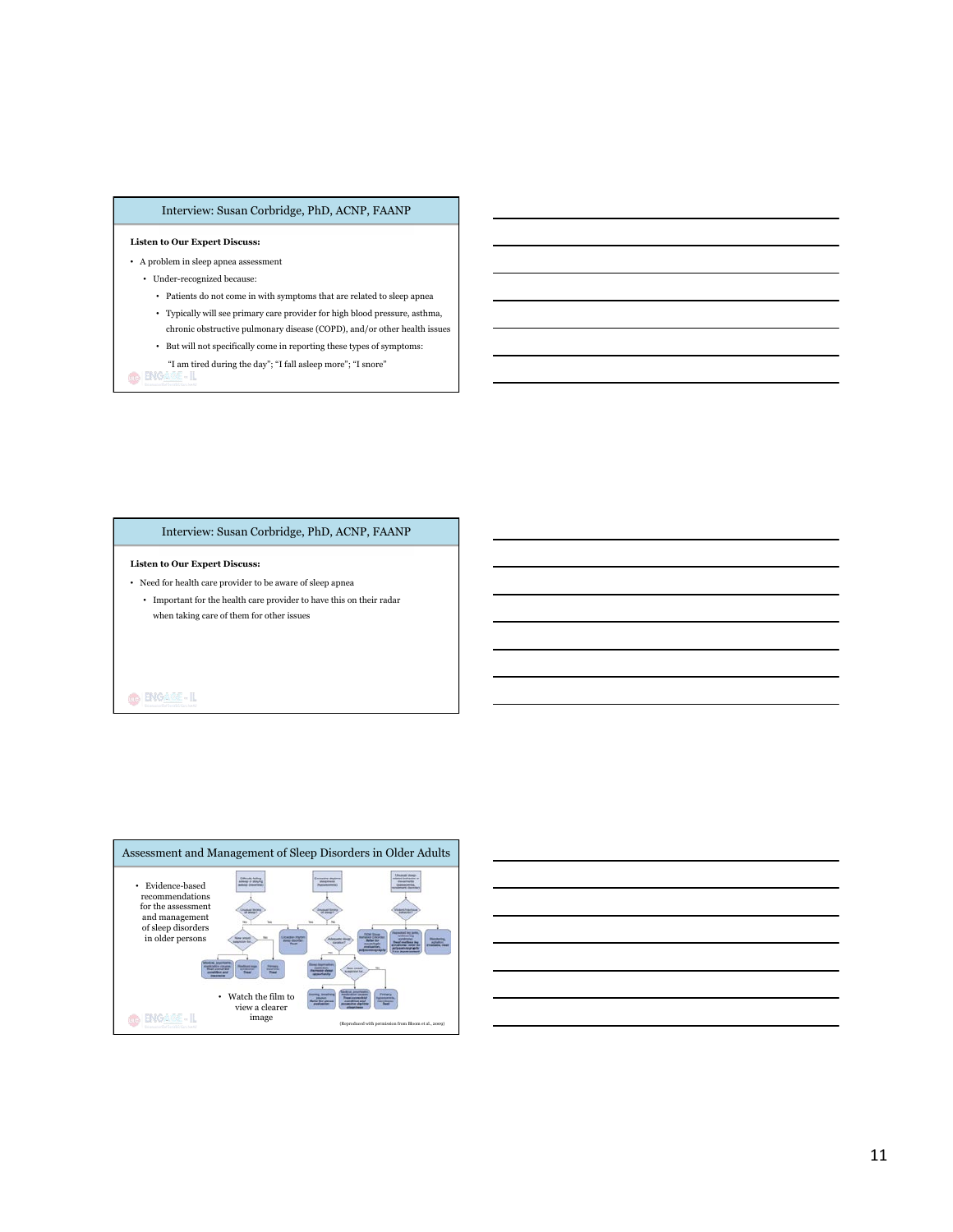# Assessment

## Not in the Film

**Difficulty Falling Asleep or Staying Asleep (Insomnia)**  • Ask: Are you satisfied with your sleep?

**Excessive Daytime Sleepiness (Hypersomnia)** 

 $\bullet~$  Ask: Does sleep or feeling tired interfere with daytime activities?

# **Unusual Sleep-Related Behavior or Movements**

• Ask: Does the bed partner or others complain of unusual behavior during sleep, such as snoring, leg movements, interrupted breathing?

(Bloom et al., 2009)

| Assessment of Sleep Quality of the Older Adult                                                                                                                |                                                                   |
|---------------------------------------------------------------------------------------------------------------------------------------------------------------|-------------------------------------------------------------------|
| • Use a sleep log and symptom checklist in addition to the following<br>screening tools:                                                                      |                                                                   |
| <b>Screening Tools</b><br>Not validated in older adults                                                                                                       | Link                                                              |
| The Insomnia Severity Index and<br>Pittsburgh Sleep Quality Index:<br><b>Information from Partner or Caregiver</b><br>- useful when patient is poor historian | https://consultgeri.org/try-this/<br>general-assessment/issue-6.1 |
| Epworth Sleepiness Scale,                                                                                                                                     | http://epworthsleepinessscale.com/                                |

| <b>Screening Tools</b><br>Not validated with older adults | Link                                                                                    |
|-----------------------------------------------------------|-----------------------------------------------------------------------------------------|
| Stanford Sleepiness Scale (SSS)                           | http://www.thoracic.org/members/<br>assemblies/assemblies/srn/<br>questionaires/sss.php |
| <b>Fatigue Severity Scale</b>                             | https://www.saintalphonsus.org/<br>documents/boise/sleep-Fatigue-<br>Severity-Scale.pdf |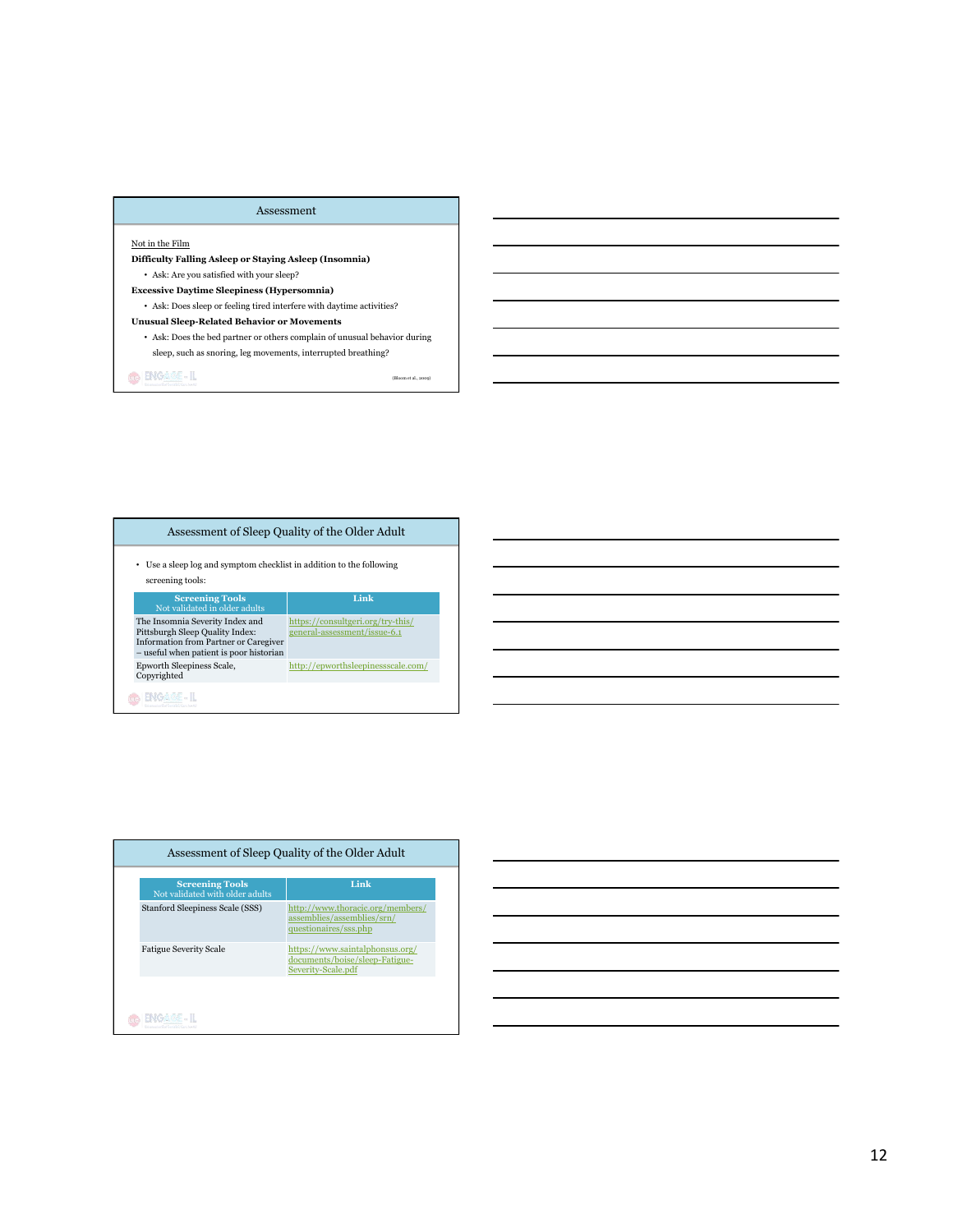# Assessment of Sleep of the Older Adult

#### **When Speaking With the Patient**

- Focused history and physical exam
	- Guided by evidence from their personal history to guide diagnosis or further questioning
	- Assess mental status (for example, recent stressors, symptoms of depression, anxiety, or other psychiatric disorders)
- $\bullet~$  Laboratory testing and/or recommend a sleep study

**GENGARE-IL** 

# Sleep Study Recommendations

#### **American Academy of Sleep Medicine (AASM) Recommends**

- For obstructive sleep apnea (OSA):
	- Polysomnogram (in-lab or home testing)
	- Physical assessments: EEG, ECG or heart rate, electrooculogram (COG),
- chin electromyogram (EMG), airflow, and oxygen saturation • For periodic limb movements
- Add anterior tibialis EMG
	- http://www.aasmnet.org/

O ENGAME-IL

Interview with Expert: Susan Corbridge, PhD, ACNP, FAANP Sleep Apnea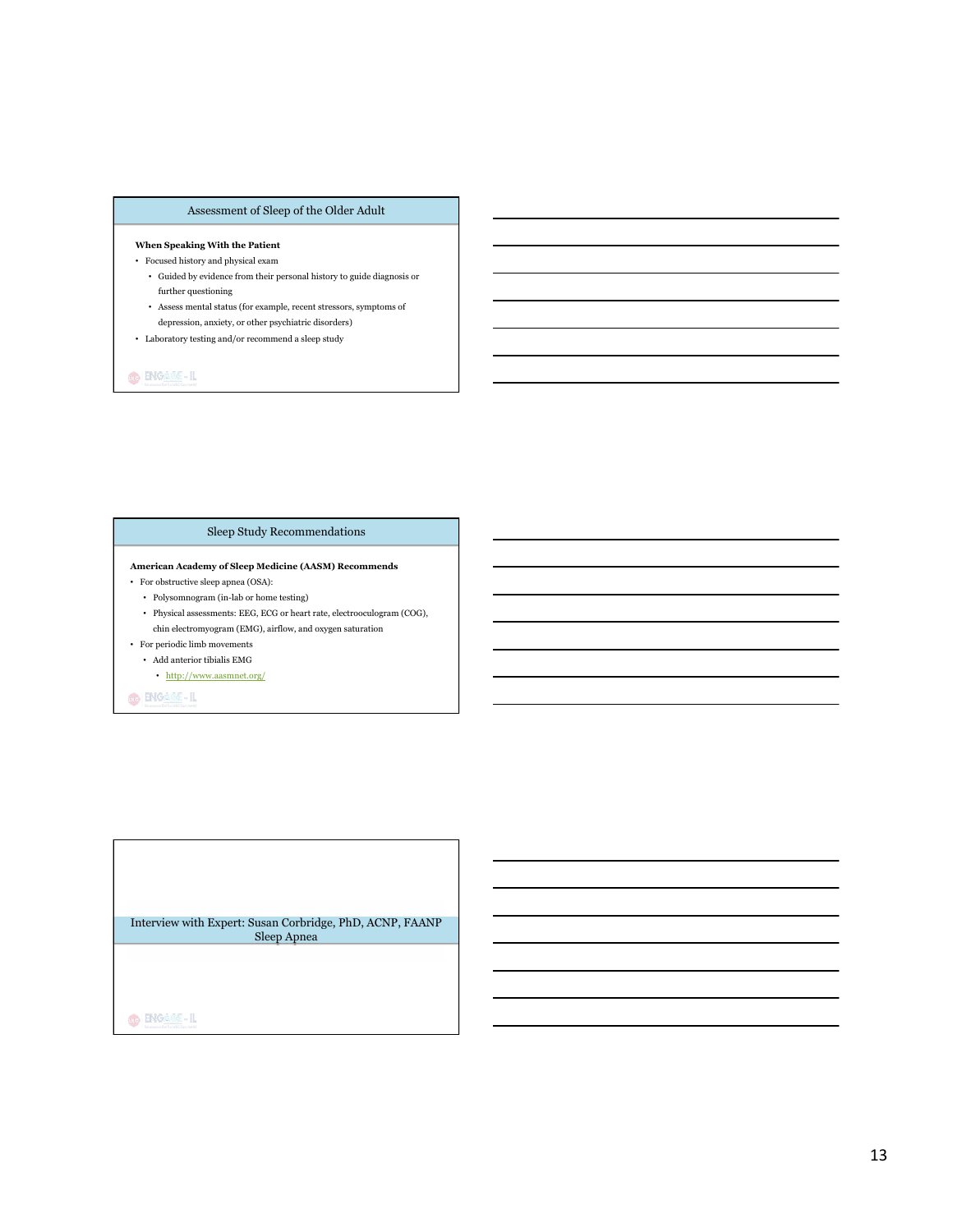# Interview: Susan Corbridge, PhD, ACNP, FAANP

#### **Listen to Our Expert Discuss:**

- Sleep apnea:
	- $\bullet~$  Increased sleep apnea due to significant obesity rate in the U.S.
	- $\bullet~$  Under-recognized
	- Need for health care providers to understand what sleep apnea is
	- Patient education is key

# $\bigcirc$  ENGASS-IL

# Interview: Susan Corbridge, PhD, ACNP, FAANP

#### **Listen to Our Expert Discuss:**

• Sleep apnea:

- Describing sleep apnea
	- $\bullet~$  Adults have a collapsible back of the throat
	- $\bullet~$  When patients with sleep apnea lie down, especially if they have a lot of tissue in the neck, the airway can completely close off at night, or close partially, and patients do not receive enough oxygen to their brain and they wake up and the cycle repeats itself

# O BIGARE-IL

# **Listen to Our Expert Discuss:**  • Sleep apnea: • Patients with sleep apnea are at risk for • Many health issues • Poor cognitive functioning • Hypertension • Cardiac issues • Diabetes • Poor quality of life Interview: Susan Corbridge, PhD, ACNP, FAANP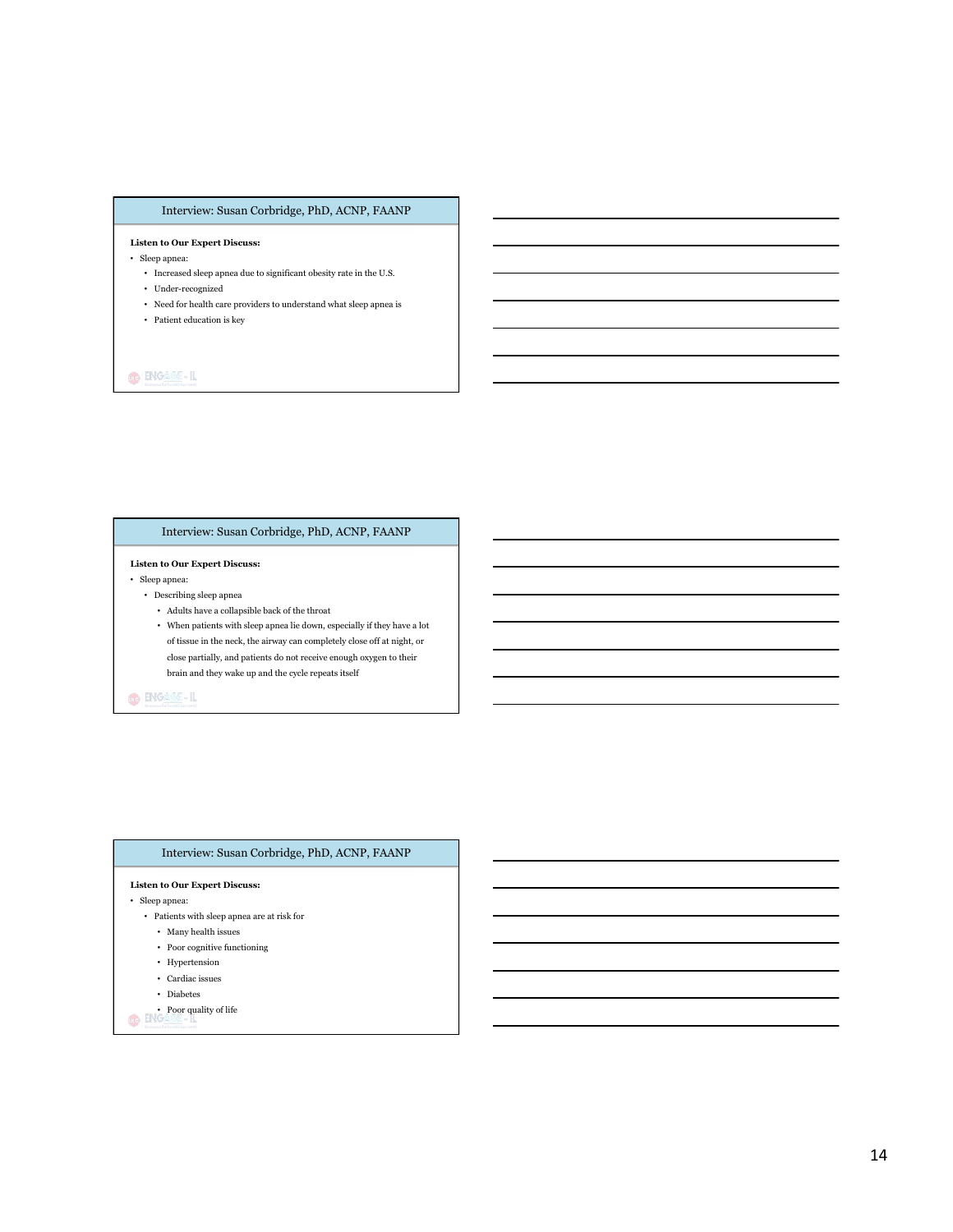# Physical Exam: Sleep-Disordered Breathing or Sleep Apnea

#### **Sleep-Disordered Breathing or Sleep Apnea**

- Characterized by repeated episodes of either a cessation or marked decrease of airflow during sleep
	-
	- Two kinds:
		- Central sleep apnea
		- Obstructive sleep apnea (OSA)
- In this module, only obstructive sleep apnea (OSA) is reviewed

# **GENGARE-IL**

# Physical Exam: Obstructive Sleep Apnea (OSA)

- Check for:
	- Elevated body mass index (BMI) Thyroid enlargement
	- Hypertension
	- Retrognathia
	- Obesity
	- Thick neck
	- Macroglossia or large tongue
- Acromegaly
- O ENGABE-IL
- Large tonsils • Enlarged uvula
- Enlarged nasal turbinates or polyps
- Narrow or high-arched palate

Physical Exam Obstructive Sleep Apnea • Examine oropharynx using "Mallampati Score" 1. Entire tonsil visible 2. Upper half of tonsil fossa visible 3. Soft palate and hard palate visible 4. Only hard palate visible A score of 3 or 4 may be suggestive of OSA **O ENGAGE-IL** (Adapted from Mallampati et al., 1985)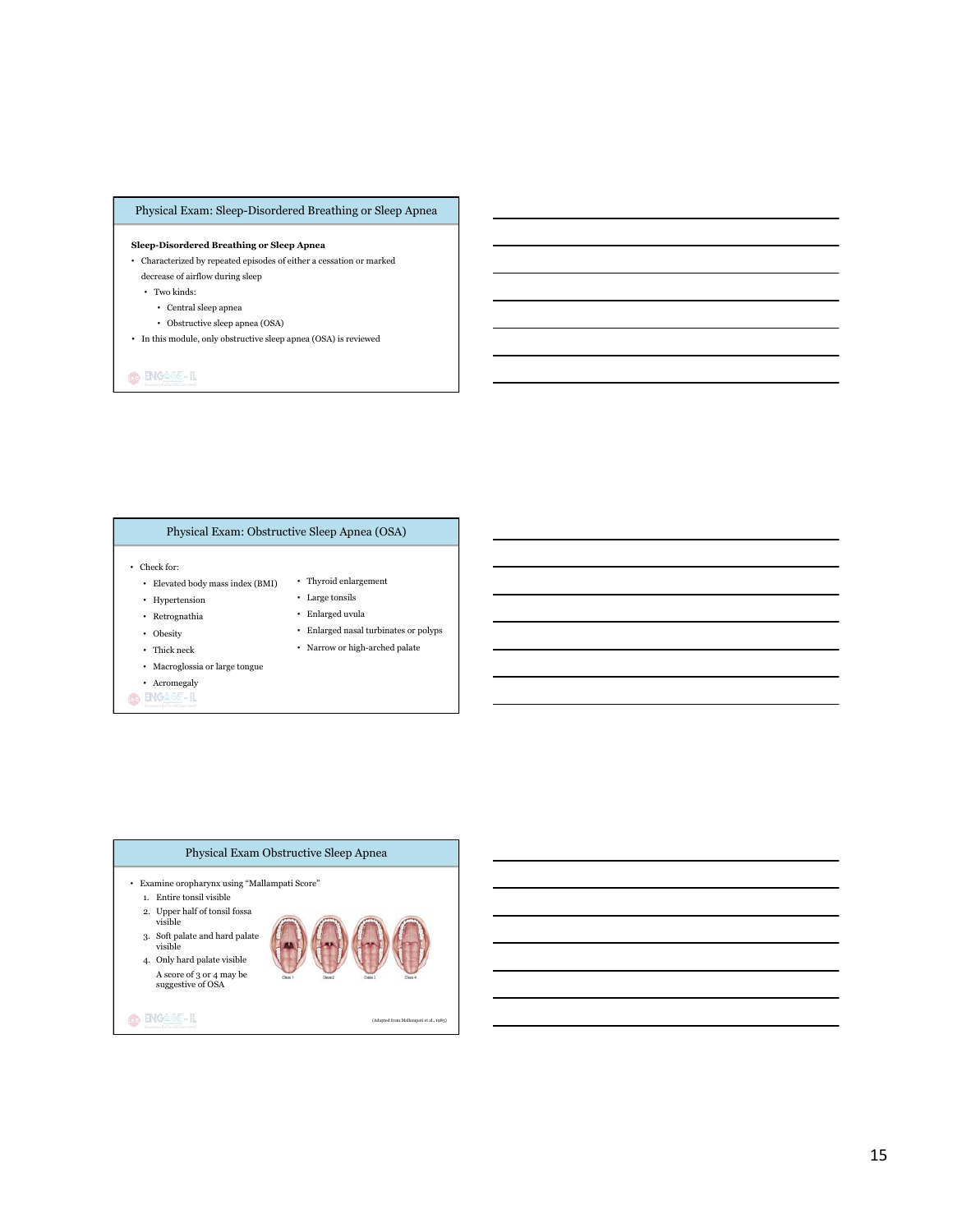### Interview with Expert: Susan Corbridge, PhD, ACNP, FAANP Risk Factors for Sleep Apnea

 $\bigcirc$   $\bigcirc$  and  $\bigcirc$ 

# Interview: Susan Corbridge, PhD, ACNP, FAANP

## **Listen to Our Expert Discuss:**

- Risk factors for sleep apnea:
	- Age greater than 50
	- Males are more likely to have sleep apnea than females
	- Women who are post-menopausal
	- Thick neck
		- Neck shirt size of 16 in women
		- Neck shirt size of 17 in men

# O ENGAME-IL

# Interview: Susan Corbridge, PhD, ACNP, FAANP

#### **Listen to Our Expert Discuss:**

- Risk factors for sleep apnea (continued):
	- History of hypertension
	- Nasal stuffiness and nasal problems
	- $\bullet~$  When health care provider examines a patient, if they have a crowded posterior oropharynx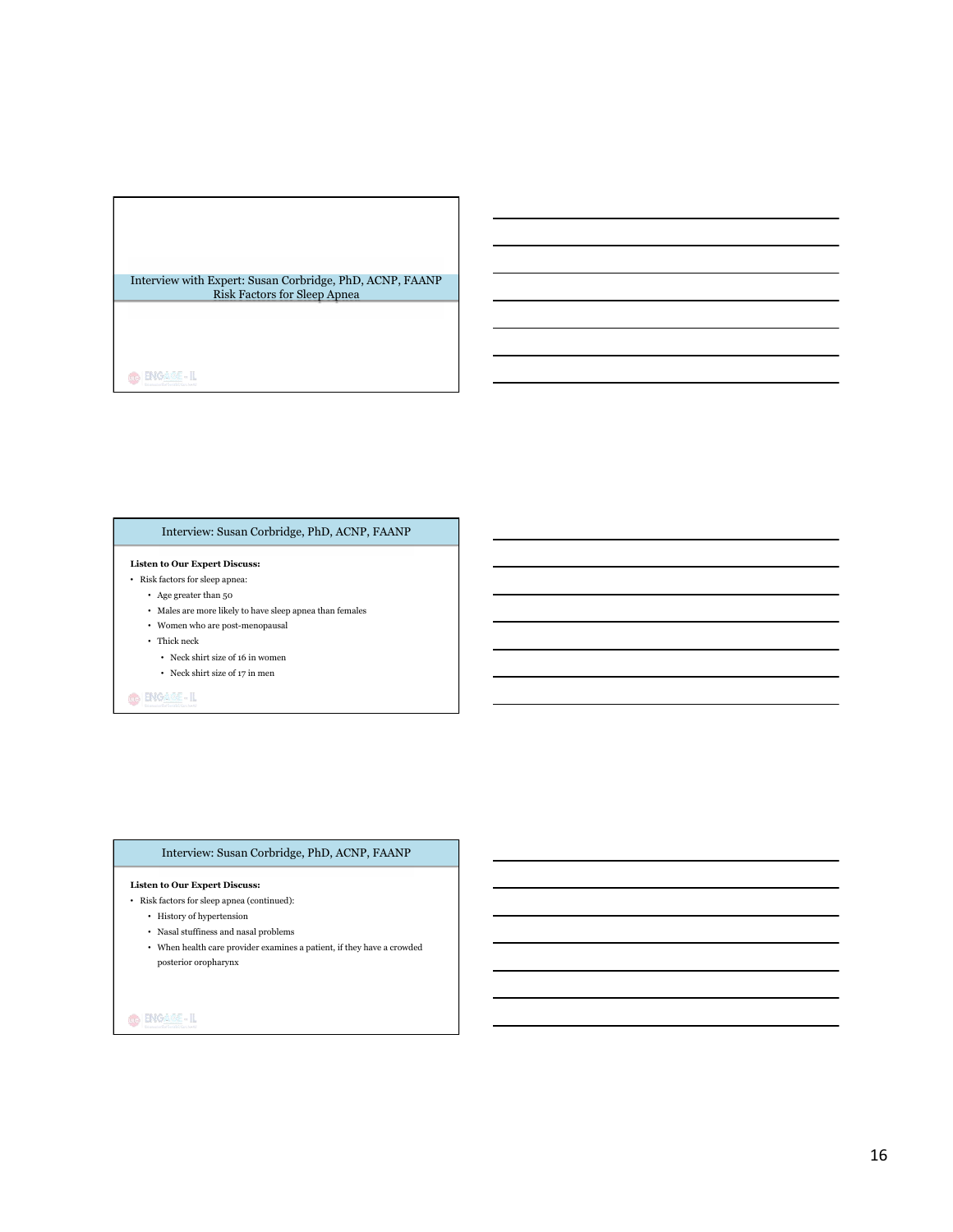# Assessment Question 4

 *Mr. Grayton described his sleeping problems to his health care provider. Which of the following would be an appropriate initial step to assess his sleep problem?*

- a) Conduct a history to determine if sleep or feeling tired interferes with daytime activities
- b) Conduct a sleep study
- c) Cardiac workup
- d) Test for obstructive sleep apnea

**GENGARE-IL** 

# Assessment Question 4

 *Mr. Grayton described his sleeping problems to his health care provider. Which of the following would be an appropriate initial step to assess his sleep problem?*

**a) Conduct a history to determine if sleep or feeling tired interferes with daytime activities (Correct Answer)** 

b) Conduct a sleep study

c) Cardiac workup

d) Test for obstructive sleep apnea

O ENGAME-IL

Management

 $\bigcirc$  **ENGASE-IL**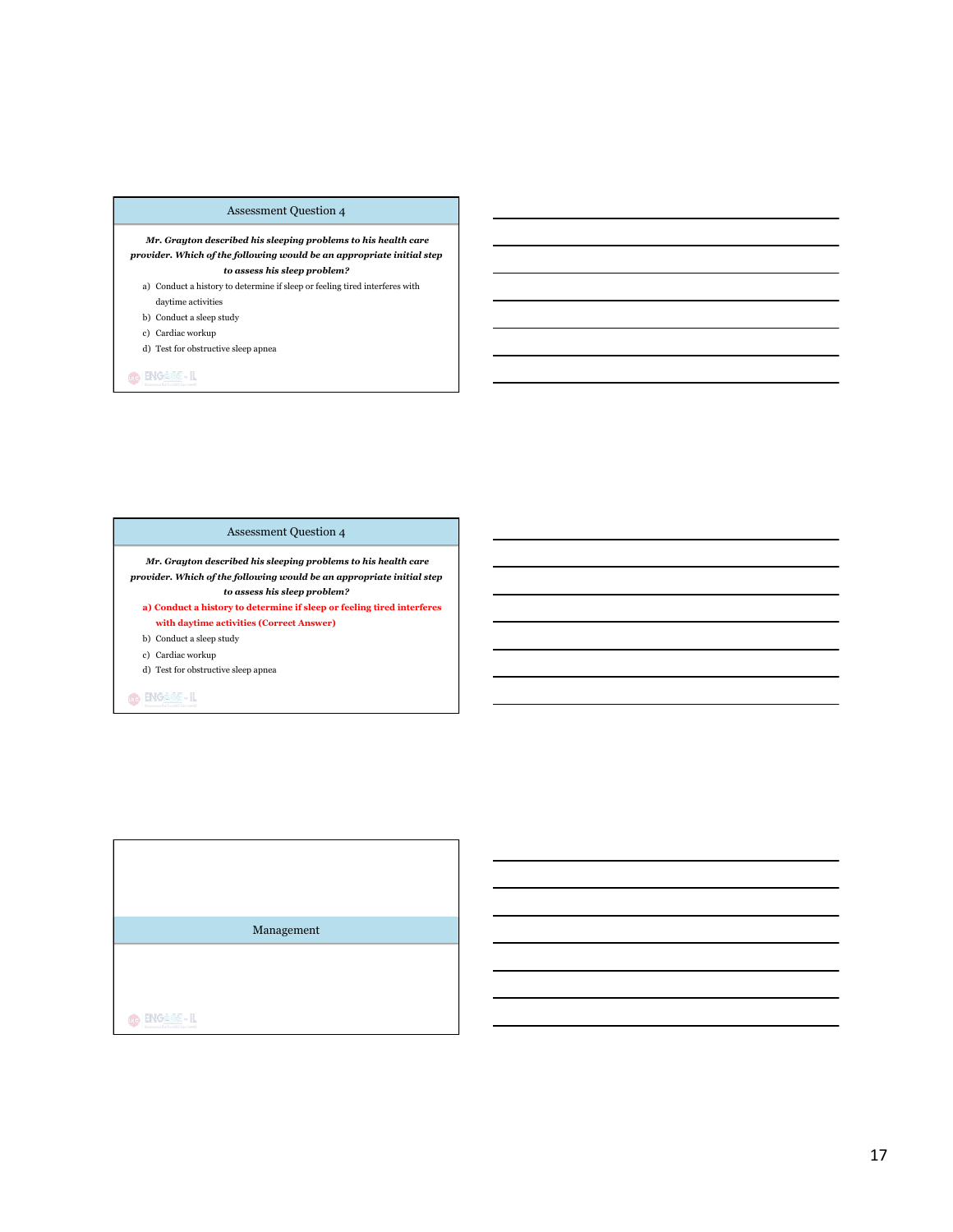# Helping Older Adult Patients Manage Sleep Disorder

#### **Begin With a Trial of Improved Sleep Hygiene**

#### $\bullet~$  Lifestyle changes

- Regular morning rising time
- $\bullet~$  Follow a night<br>time routine and wear comfortable bedclothes
- $\bullet~$  Minimize noise and light and keep room temperature comfortable
- Driving precautions (avoid driving if fatigued or sleepy)
- 
- Avoid Daytime napping
- Exercise before bedtime
- 
- 
- Caffeine, nicotine, and alcohol in the evening Excessive fluid intake at night to reduce nighttime urination Large meals before bedtime, a light snack may promote sleep

# Non-Pharmacologic Approach

- Stimulus control
- Sleep restriction
- Cognitive interventions
	- $\bullet~$  Cognitive behavioral therapy is a first line approach for chronic insomnia, but it may be a challenge to access adequately trained clinicians [not in narration]

(American Geriatrics Society, 2009; Hadjistavropoulos et al., 2007; Herr et al., 2011; Wells et al., 2008)

- Relaxation techniques
- Bright lights
- Utilize an interprofessional team approach

O BNGASE-IL

Therapies for Obstructive Sleep Apnea (OSA)

 $\bigcirc$  ENGASE-IL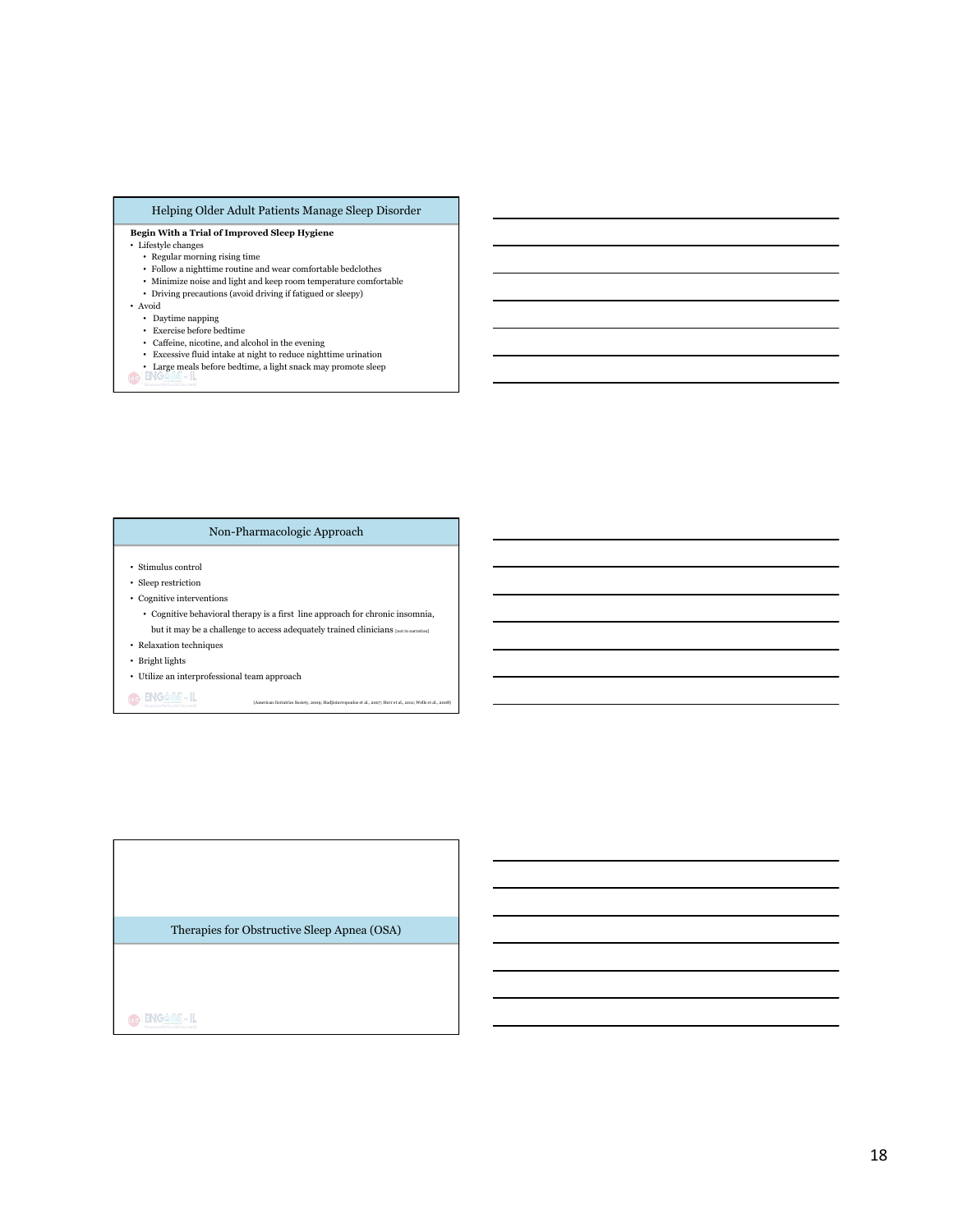



# Therapies for Obstructive Sleep Apnea (OSA) in the Older Adult

#### **Positive Airway Pressure (PAP)**

- $\bullet~$  Treatment of choice for OSA of all severities
- Alternative therapies may be indicated based on the patient's anatomy and severity of OSA

## O ENGAGE-IL

# Interview: Susan Corbridge, PhD, ACNP, FAANP

# **Listen to Our Expert Discuss:**

## • Treating sleep apnea:

- The gold standard is continuous positive airway pressure (PAP) for treatment of sleep apnea
- $\bullet~$  We also recommend weight loss
- Because weight loss is incremental, patients need to have continuous positive airway pressure (PAP)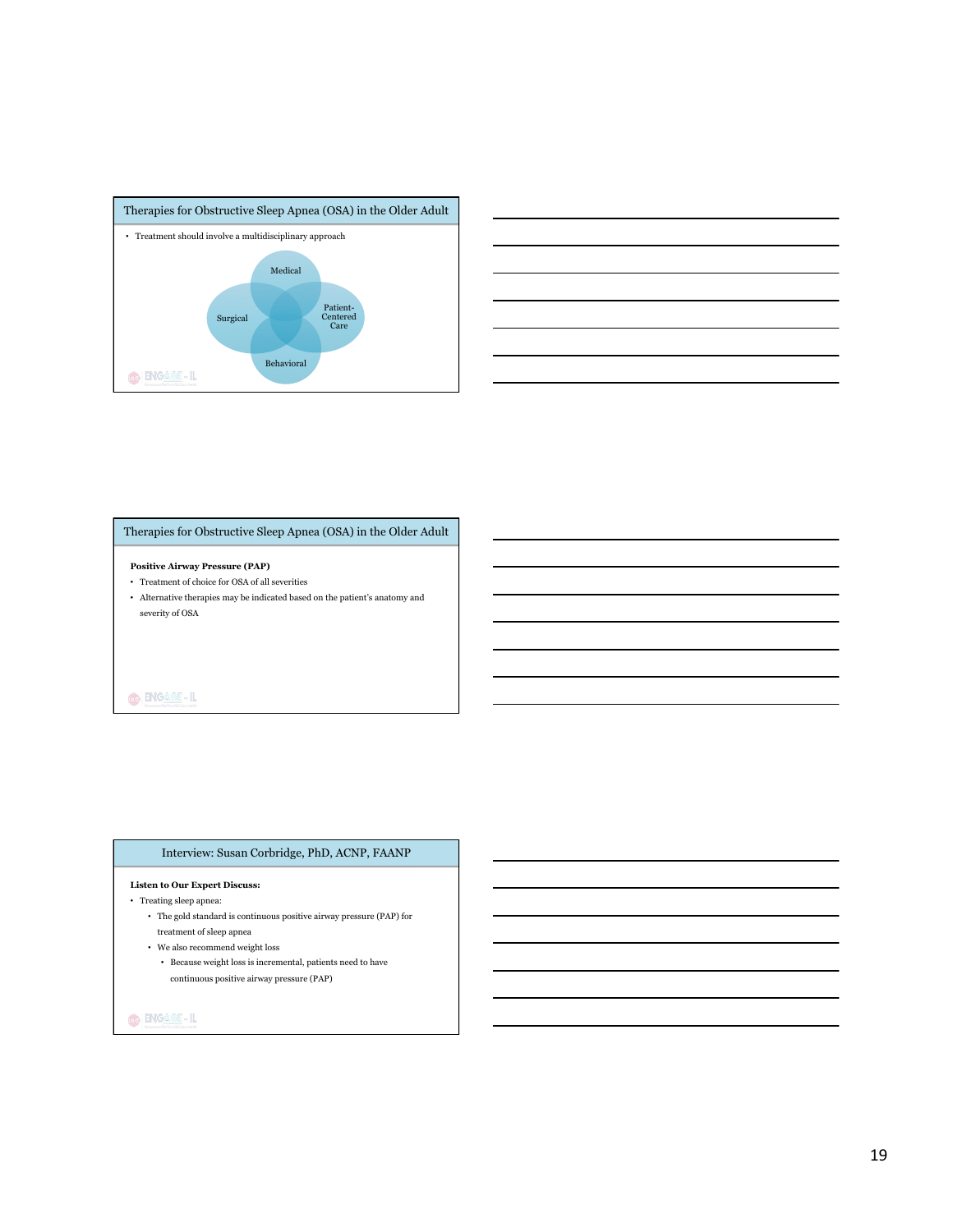# Therapies for Sleep Apnea (OSA) in the Older Adult

#### **Positive Airway Pressure (PAP)**

- Acts as support to maintain patency of the upper airway and reduce the Apnea–Hypopnea Index (AHI)
- The level of PAP is determined by an in-lab, attended, overnight polysomnographs (PSG) and sometimes by a split-night diagnostic and titration study
- A split-night study may occur if a patient has AHI  $\geq$  40 during 2 hours of a diagnostic study; in this case, PAP may be applied and titrated in the same night

8-IL  $\odot$  ENG

# Therapies for Sleep Apnea (OSA) in the Older Adult

#### **Positive Airway Pressure (PAP) (Continued)**

- Different modes of PAP delivery include continuous (CPAP), bi-level (BiPAP), and automatic titrating (APAP)
	- PAP can be applied using a full face mask, oral mask, nasal mask, or nasal pillows
	- Referral to Respiratory Therapy to fit PAP device  $_{\tiny{\textnormal{[not in aaration]}}}$
	- Heated humidification can assist in patient comfort

# O ENGAME-IL

#### Therapies for Sleep Apnea (OSA) in the Older Adult

#### **Positive Airway Pressure (PAP) (Continued)**

- Adverse effects include:
	- Nasal congestion and dryness
	- Nosebleeds
	- Claustrophobia
	- Inconvenience
	- Air swallowing • Skin rash
	- Minor trauma from the mask
	-
- Close follow-up with the health care team is imperative, especially within the first few weeks after initiation
-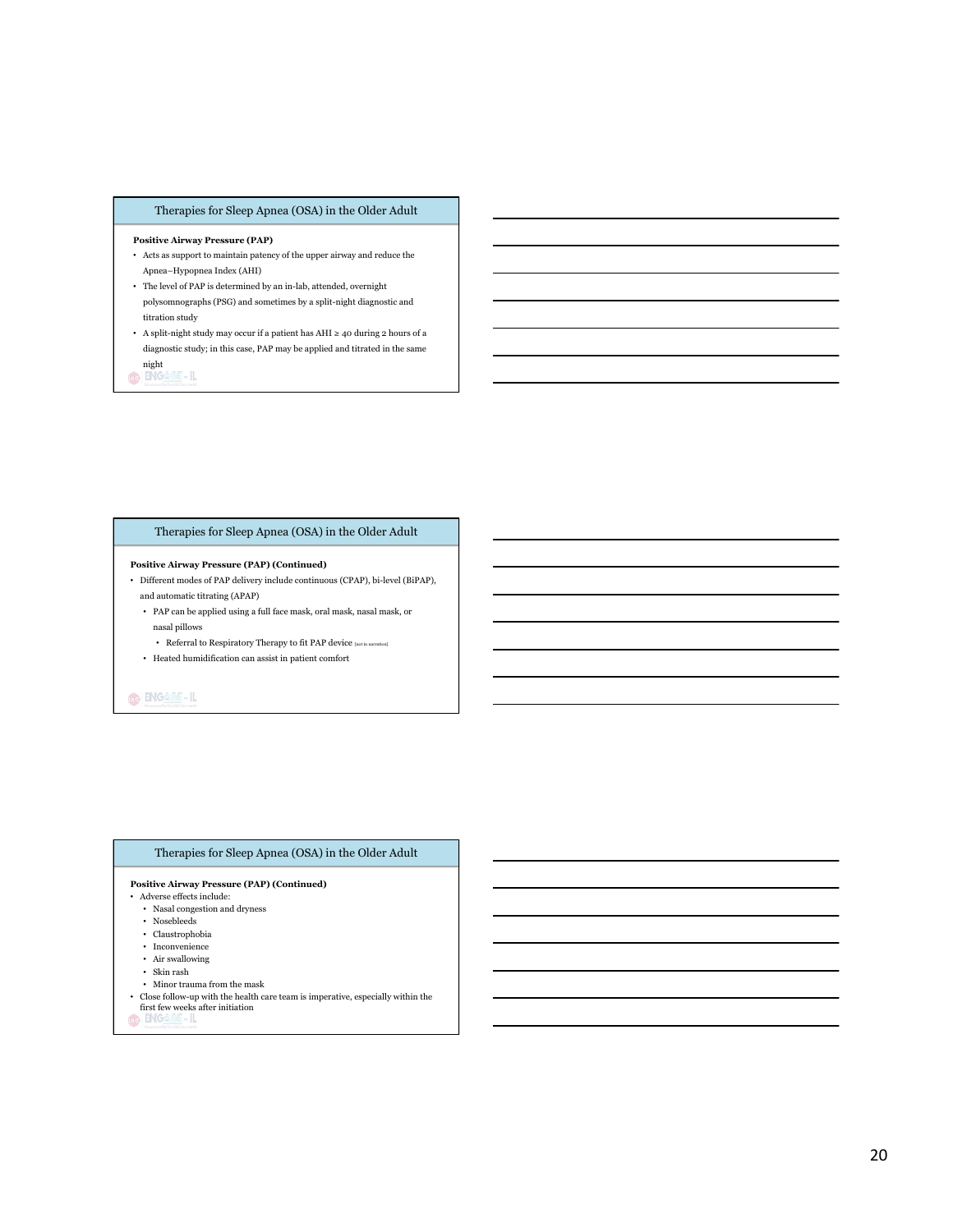# Interview: Susan Corbridge, PhD, ACNP, FAANP

#### **Listen to Our Expert Discuss:**

- Talk with sleep apnea patients about their partner:
	- Patients feel it [the PAP] is "cumbersome;" "it's loud"  $\,$
	- Ask, "How old is your machine?" • Some of the newer machines are not quite as noisy
	- Important to get the partner to buy into it [PAP] as well
- $\bigcirc$  ENGASS-IL

# Interview: Susan Corbridge, PhD, ACNP, FAANP

#### **Listen to Our Expert Discuss:**

- Talk with sleep apnea patients about their partner (continued):
	- Patients concerned that it is a disservice to their partner
	- Educate patient and partner that using PAP is doing a service to the patient and relationship because the patient is going to be healthier, feel better, and improve quality of sleep at night for both
	- In addition to the physiologic improvements in the patient's body

# O ENGAME-IL

#### Therapies for Obstructive Sleep Apnea (OSA) in the Older Adult

#### **Oral Appliances**

- $\bullet~$  Work by enlarging the upper airway and preventing upper airway collapse
- Examples include:
	- Mandibular repositioning appliances (MRA)
	- Tongue-retaining devices (TRD)
- $\bullet~$  They are not as effective as PAP, but are indicated for people with mild to moderate OSA who have contraindications to the use of PAP, cannot tolerate PAP, or in whom PAP and behavioral therapy is ineffective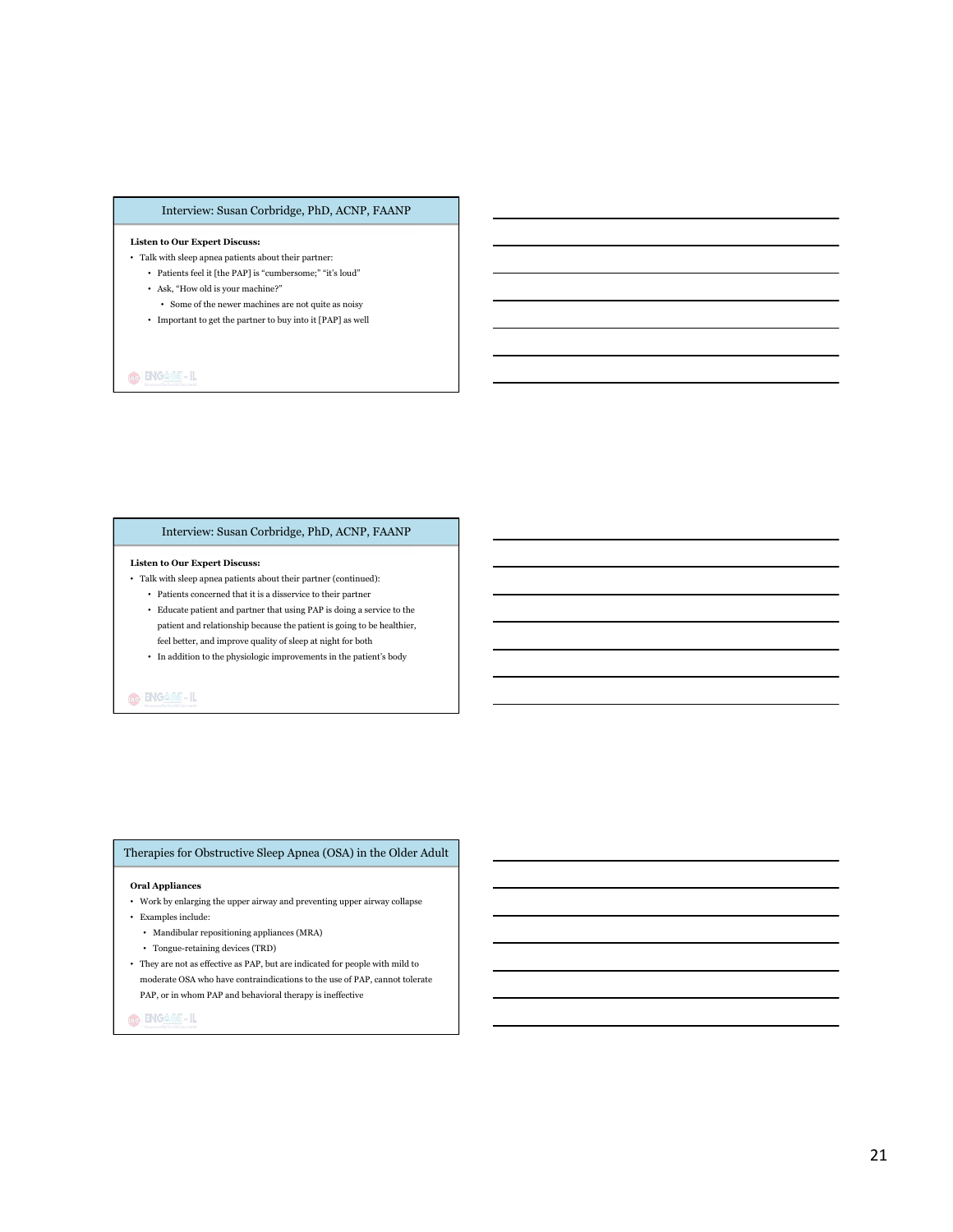### Therapies for Obstructive Sleep Apnea (OSA) in the Older Adult

#### **Oral Appliances (Continued)**

- Patients should have a thorough dental examination prior to consideration of use
- A repeat sleep study should be performed with the oral appliance in place to assess the treatment outcome
- Regular follow-up with a dental specialist trained in sleep medicine should occur

# **GENGARE-IL**

# Therapies for Obstructive Sleep Apnea (OSA) in the Older Adult

#### **Surgical Therapy**

- May be considered as primary therapy if the OSA is mild and there is an anatomical cause of major airway obstruction that can be reversed
- Surgery can be considered as secondary therapy after a trial of PAP or an oral appliance if treatment response is inadequate or if the patient does not tolerate them
- Surgery may also be used as an adjunct to other therapies

# O ENGAME-IL

#### Therapies for Obstructive Sleep Apnea (OSA) in the Older Adult

#### **Surgical Therapy (Continued)**

- Bariatric surgery may be a helpful adjunct to other OSA treatments in patients who have failed to lose weight through lifestyle modifications
- Tracheostomy is curative and can be considered in extremely advanced treatment-refractory cases
- There is no pharmacologic therapy for OSA aside from treating underlying diseases such as acromegaly or hypothyroidism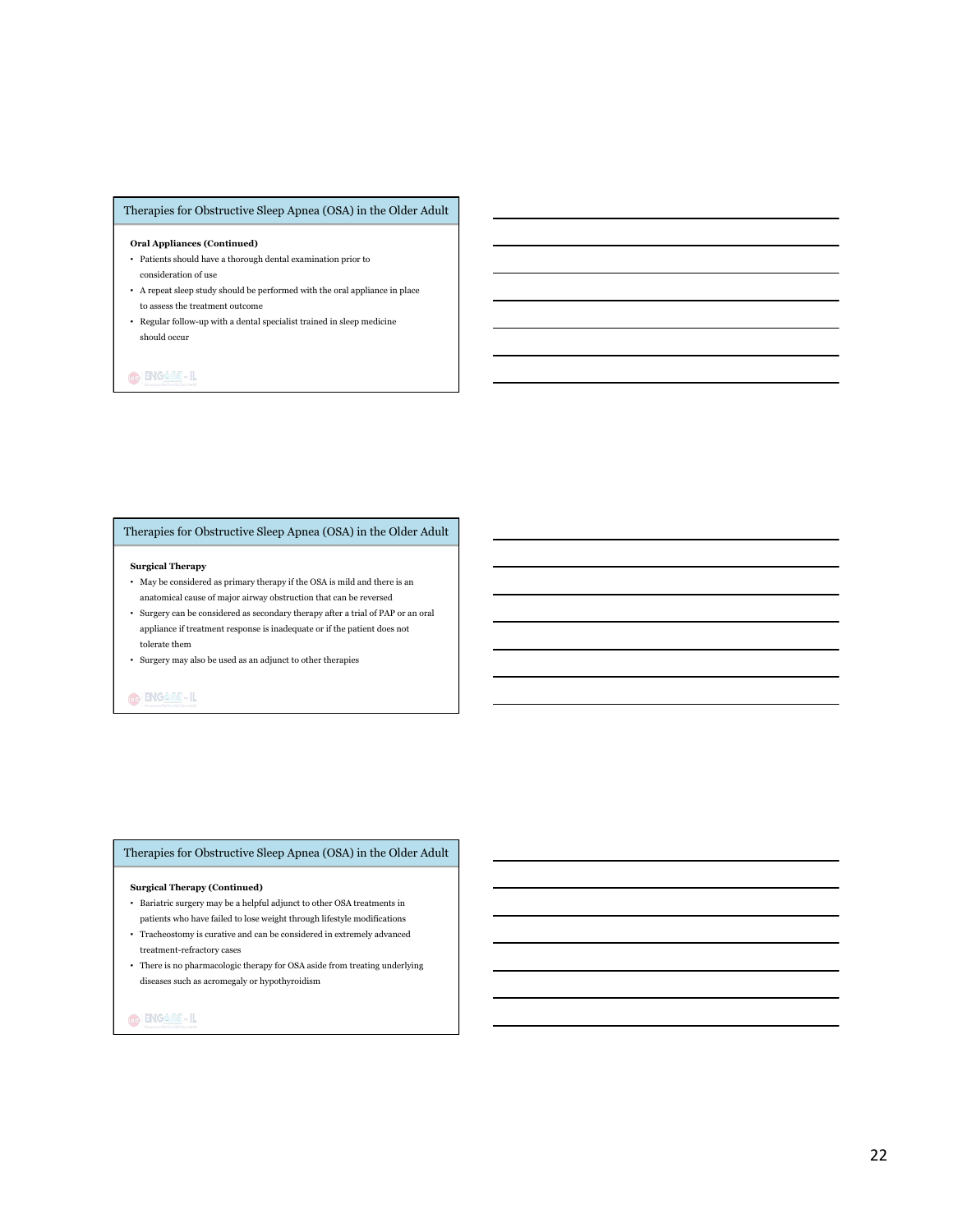# Therapies for Obstructive Sleep Apnea (OSA) in the Older Adult

## **Remember**

• All patients with OSA need individualized care and regular follow-up to assess symptoms, treatment response, side effects, and medical conditions associated with OSA

 $\bigcirc$   $\bigcirc$   $\overline{AB}$  - IL

Insomnia Management

O ENGAGE-IL

#### Treating Insomnia of the Older Adult

- All adult patients should receive cognitive behavioral therapy as the initial  $\,$ treatment for chronic insomnia
- When cognitive behavioral therapy for insomnia is unsuccessful, clinicians should use a shared decision-making approach, including a discussion of the benefits, harms, and costs of short-term use of medications, to decide whether to add pharmacological therapy
- Do not start an older adult with persistent sleep complaints on a sedative hypnotic agent without careful clinical assessment to identify the cause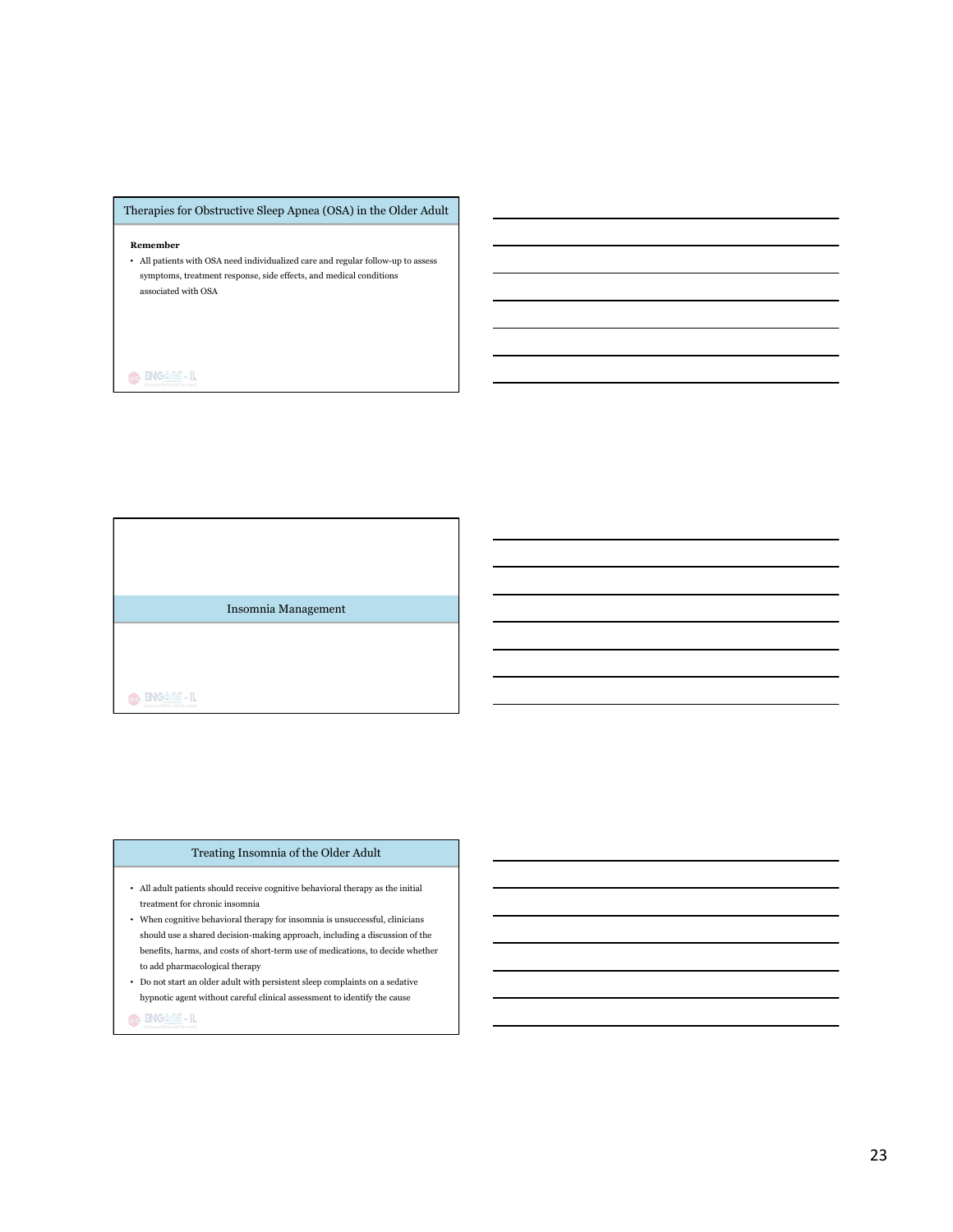# Pharmacologic Approach

 $\bigcirc$  ENGASS-IL

# Sleep Medication

#### **Sleep Initiation: Consider Short-Acting Agents**

- $\bullet~$  Short-acting agents are recommended for problems with initiating sleep: benzodiazepines and non-benzodiazepines
- Produce pronounced rebound and withdrawal syndromes after discontinuation
- Rebound insomnia is dose-dependent and can be reduced by tapering the dosage prior to discontinuing the drug
- $\bullet~$  Still have association with falls and hip fractures

# O ENGAME-IL

### Sleep Medication

### **Sleep Maintenance: Intermediate-Acting Agents**

- Not in the Film
	- Temazepam is an intermediate-acting benzodiazepine
	- $\,$  A caution with the use of this agent would include psychomotor impairment, increased risk of falls and daytime carryover effect

(American Geriatric Society, 2007)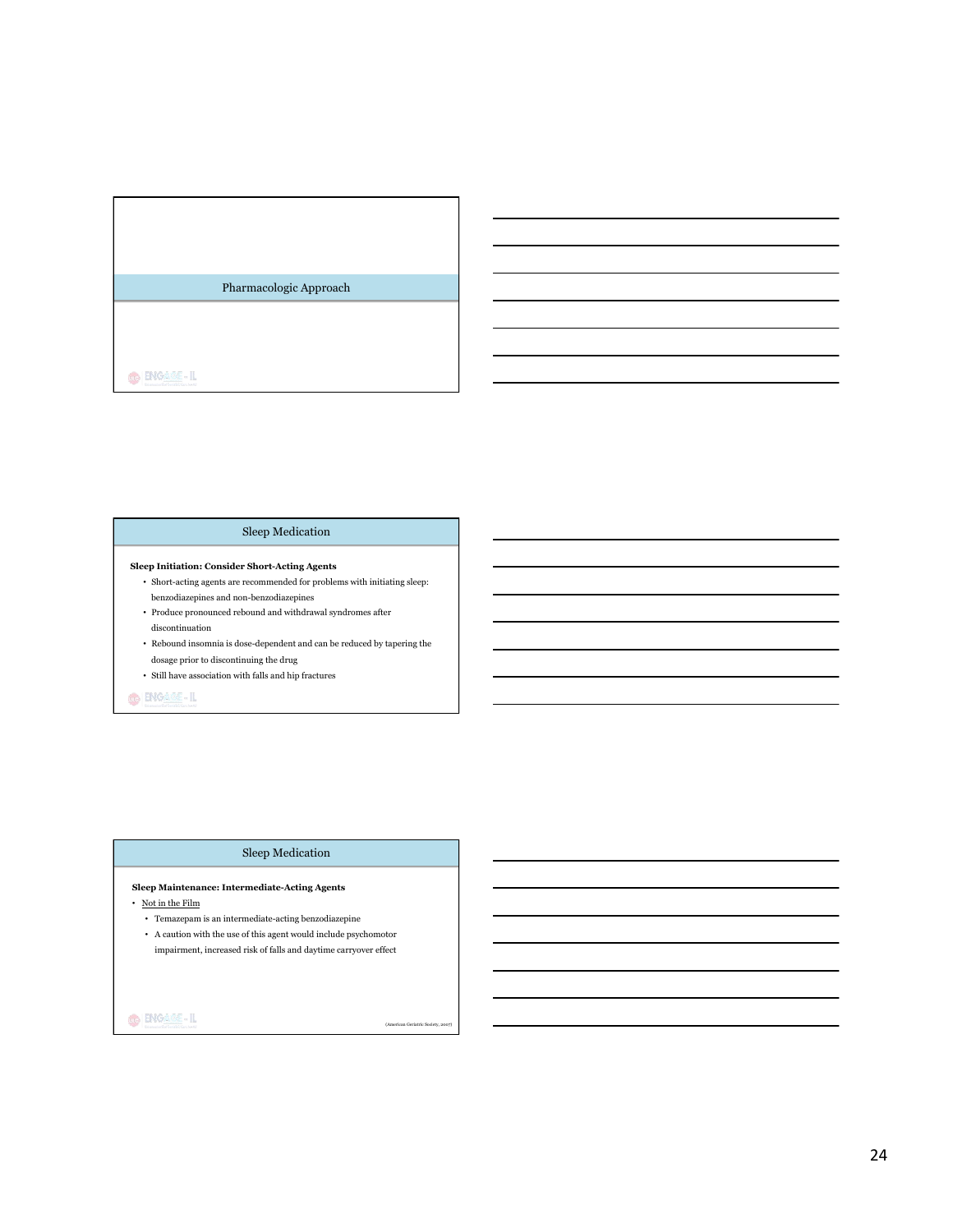## Sleep Medication

#### **Important Points to Discuss with Patients**

- Chronic use of sedatives may cause light, fragmented sleep
- Chronic use of sleep medications may lead to intolerance
- $\bullet~$  Alcohol abuse often leads to lighter sleep of shorter duration
- Alcohol and sedatives can worsen sleep apnea
- Do not start a sedative hypnotic agent without careful clinical assessment to identify the cause of sleep disturbance

**GENGARE-IL** 

# Sleep Medication: Sedative Chronic Hypnotic Use

#### **Studies of Benzodiazepines**

- $\bullet$  Prevalence of use increases with age  $_{\rm (Olfson, 2015)}$
- Chronic use increases morbidity and mortality (Tiihonen, 2015)
- Chronic use may exacerbate sleep problems

# **To Help Patient Stop Use of Benzodiazepines**

- Decrease dose by half for 2 weeks prior to full withdrawal; may need to taper more slowly
- Add replacement tablet, such as a nighttime acetaminophen, after tapering benzodiazepine

**O** BIGARE-IL

### Nonprescription Sleep Products

#### **Melatonin**

- $\bullet\,$  Used by nearly half of all older adults
- Prolonged-release melatonin: some evidence it can lead to circadian rhythm disorders

#### **Not Recommended**

- Sedating antihistamines (anticholinergic side effects)
- $\bullet~$  Alcohol (interferes with sleep later in the night)
- $\bullet~$  Valerian (herbal product that has little effectiveness)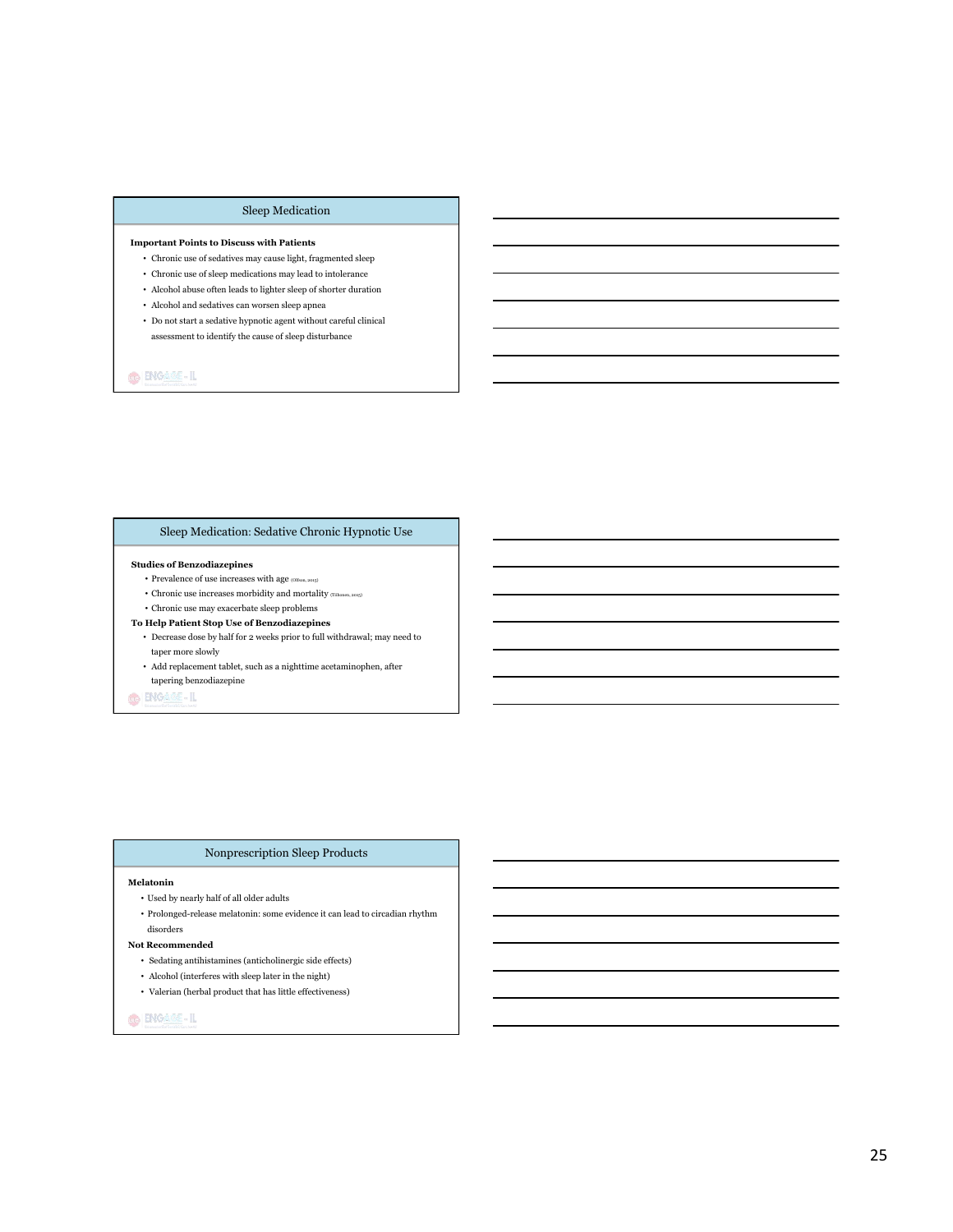| <b>Sleep Disorders</b>                                                                      | <b>Management</b>                                                                                                                      |
|---------------------------------------------------------------------------------------------|----------------------------------------------------------------------------------------------------------------------------------------|
| <b>Sleep-Disordered Breathing</b><br>(Sleep Apnea)                                          | Medical, behavioral, positive<br>airway pressure (PAP), surgical                                                                       |
| <b>Sleep Movement Disorders</b><br>Periodic Limb Movement Disorder<br>Restless Leg Syndrome | Medical, dopamine agonist<br>(e.g., pramipexole or ropinirole),<br>gabapentin off-label<br>(FDA approved for restless leg<br>syndrome) |



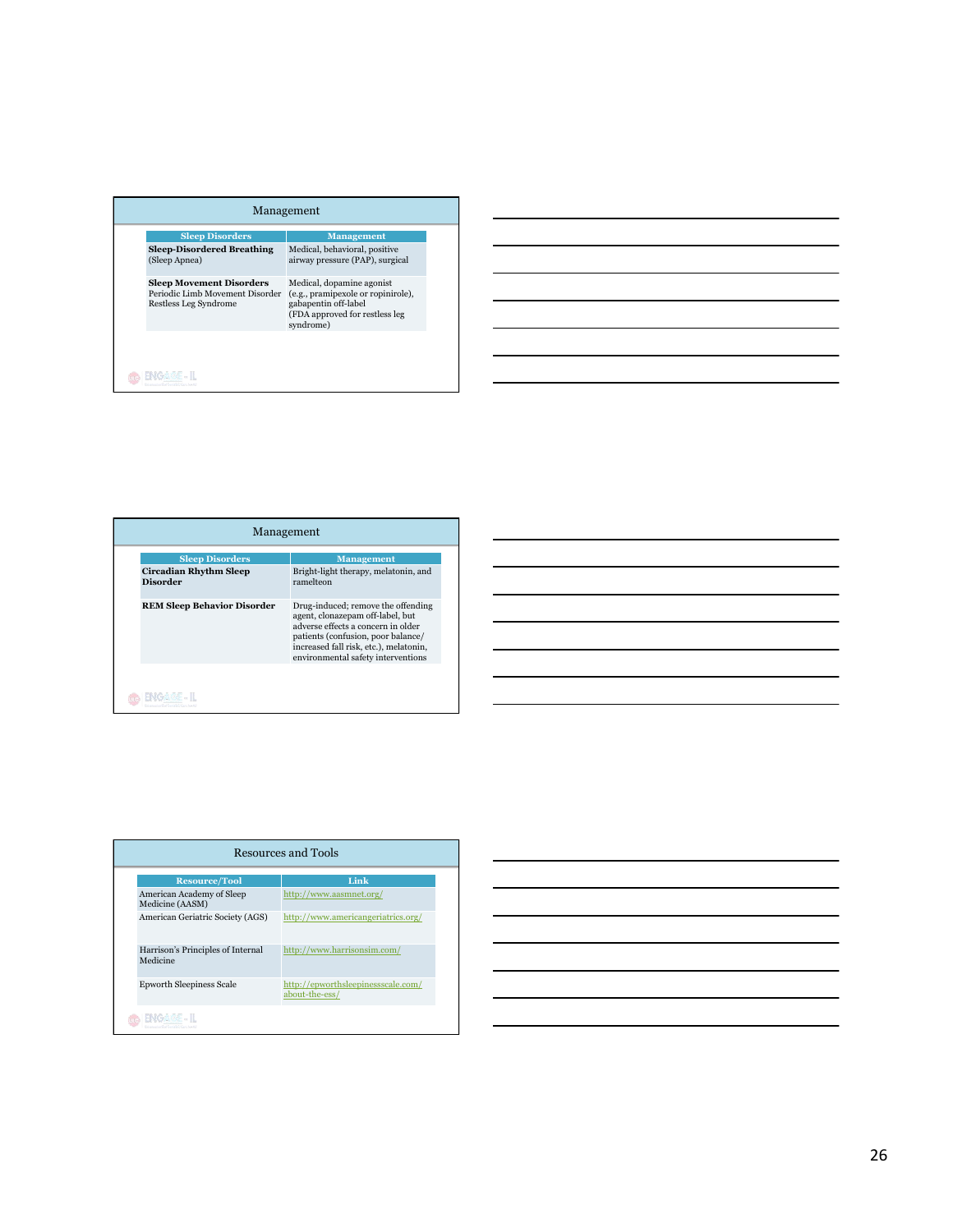| <b>Resource/Tool</b><br><b>Fatigue Severity Scale</b>                                                    | Link<br>https://www.saintalphonsus.org/<br>documents/boise/sleep-Fatigue-<br>Severity-Scale.pdf |
|----------------------------------------------------------------------------------------------------------|-------------------------------------------------------------------------------------------------|
| The Insomnia Severity Index and<br>Pittsburgh Sleep Quality Index-<br>information from partner/caregiver | https://consultgeri.org/try-this/<br>general-assessment/issue-6.1                               |



| <b>Resources</b>                                                                                          |  |
|-----------------------------------------------------------------------------------------------------------|--|
|                                                                                                           |  |
| http://www.aasmnet.org/ Accessed November 2, 2016                                                         |  |
| http://www.americangeriatrics.org/ Accessed November 2, 2016                                              |  |
| https://consultgeri.org/try-this/general-assessment/issue-6.1 Accessed November 2, 2016                   |  |
| http://epworthsleepinessscale.com/Accessed November 2, 2016                                               |  |
| http://epworthsleepinessscale.com/about-the-ess/ Accessed November 2, 2016                                |  |
| http://www.harrisonsim.com/ Accessed November 2, 2016                                                     |  |
| https://www.saintalphonsus.org/documents/boise/sleep-Fatigue-Severity-Scale.pdf Accessed November 2, 2016 |  |
| http://www.stanford.edu/~dement/sss.html Accessed November 2, 2016                                        |  |
| http://www.thoracic.org/members/assemblies/assemblies/srn/questionaires/sss.php Accessed November 2, 2016 |  |
|                                                                                                           |  |
|                                                                                                           |  |
|                                                                                                           |  |
|                                                                                                           |  |
|                                                                                                           |  |
|                                                                                                           |  |
|                                                                                                           |  |
|                                                                                                           |  |
|                                                                                                           |  |
| NGAGE - IL                                                                                                |  |
|                                                                                                           |  |